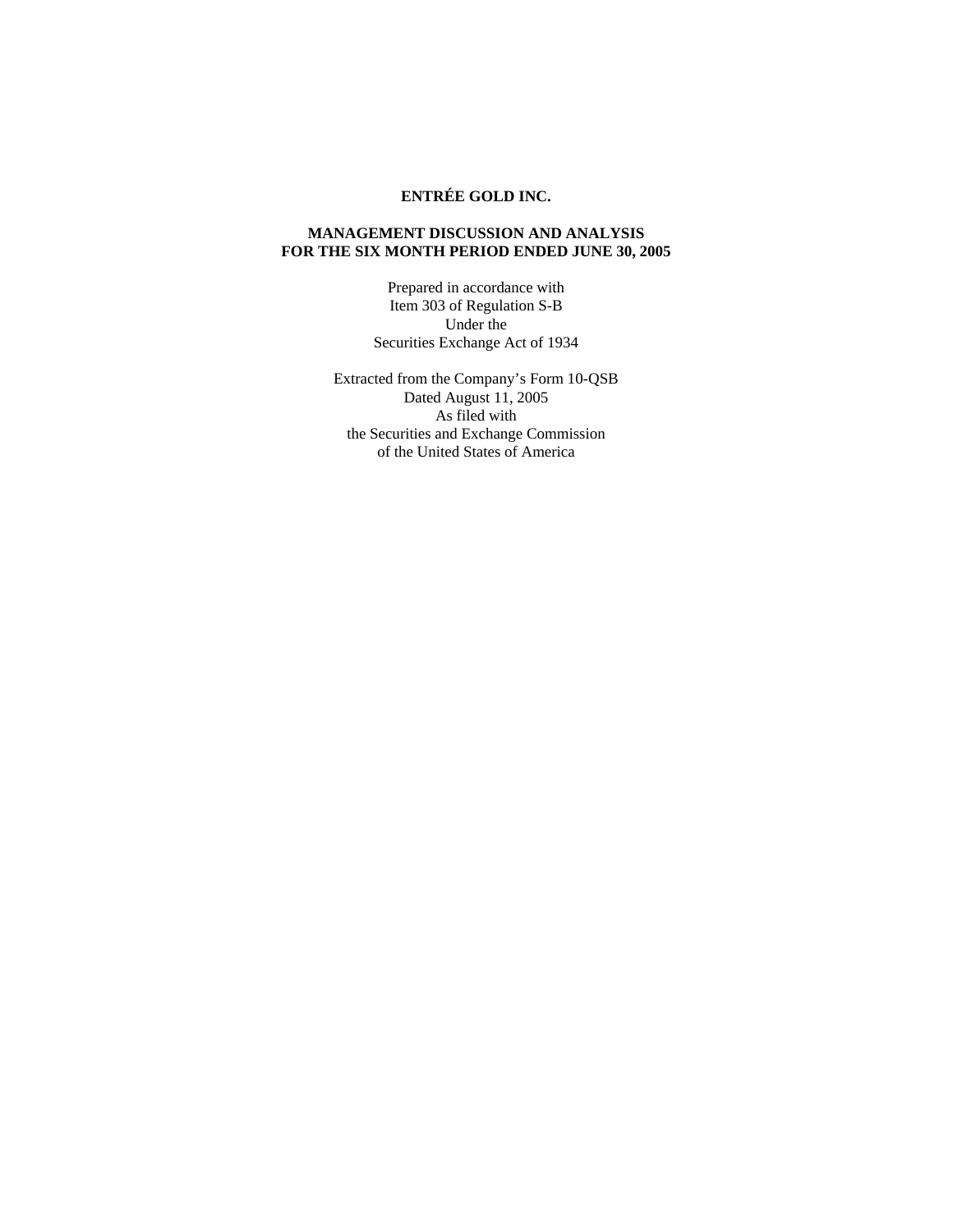## **INTRODUCTION**

This discussion and analysis of financial position and results of operations ("MD&A") of Entrée Gold Inc. should be read in conjunction with the unaudited consolidated financial statements of Entrée Gold Inc. and the notes thereto for the three and six months ended June 30, 2005 and with the audited consolidated financial statements of Entrée Gold Inc. and the notes thereto for the year ended December 31, 2004.

# **FORWARD-LOOKING STATEMENTS**

This quarterly report contains forward-looking statements as that term is defined in the Private Securities Litigation Reform Act of 1995. These statements relate to future events or our future financial performance. In some cases, you can identify forward-looking statements by terminology such as "may", "should", "expects", "plans", "anticipates", "believes", "estimates", "predicts", "potential" or "continue" or the negative of these terms or other comparable terminology. These statements are only predictions and involve known and unknown risks, uncertainties and other factors, including the risks in the section entitled "Risk Factors", that may cause our or our industry's actual results, levels of activity, performance or achievements to be materially different from any future results, levels of activity, performance or achievements expressed or implied by these forward-looking statements.

Although we believe that the expectations reflected in the forward-looking statements are reasonable, we cannot guarantee future results, levels of activity, performance or achievements. Except as required by applicable law, including the securities laws of the United States, we do not intend to update any of the forward-looking statements to conform these statements to actual results.

# **EXPLANATORY NOTE**

Unless otherwise specified, all monetary amounts in this Form 10-QSB are expressed in the United States dollars ("US\$" or "\$"). Amounts in Canadian dollars are specifically expressed with "Cdn \$" or "C\$". All references to "common shares" refer to the common shares in our capital stock.

As used in this quarterly report, the terms "we", "us", "our", the "Company" and "Entrée" mean Entree Gold Inc. and our wholly-owned Mongolian subsidiary Entrée LLC, unless otherwise indicated.

# **General**

We are an exploration stage company engaged in the exploration of natural resource properties located in Mongolia. Our principal executive office is located at Suite 1201, 1166 Alberni Street, Vancouver, British Columbia, Canada V6E 3Z3. The telephone number for our principal executive office is (604) 687-4777 and our web site is located at www.entreegold.com. Information contained on our website does not form part of this quarterly report. Our registered and records office is at Suite 950 — 1055 West Georgia Street, Vancouver, British Columbia, V6E 3P3 and our agent for service of process in the United States of America is National Registered Agents, Inc., 1090 Vermont Avenue NW, Suite 910, Washington, DC 20005.

We also maintain an administrative office in Ulaan Bataar, the capital of Mongolia, from which we support our Mongolian operations. The address of our Mongolian office is Jamyan Gun Street-5, Ar Mongol Travel Building, Suite #201, #202, Sukhbaatar district, 1st county, Ulaanbaatar, Mongolia. The telephone number for our Mongolian office is 976.11.318562.

#### **Our Current Business**

We are an exploration stage resource company engaged in exploring mineral resource properties. Our current mineral properties consist of five mineral exploration licenses granted by the Mineral Resources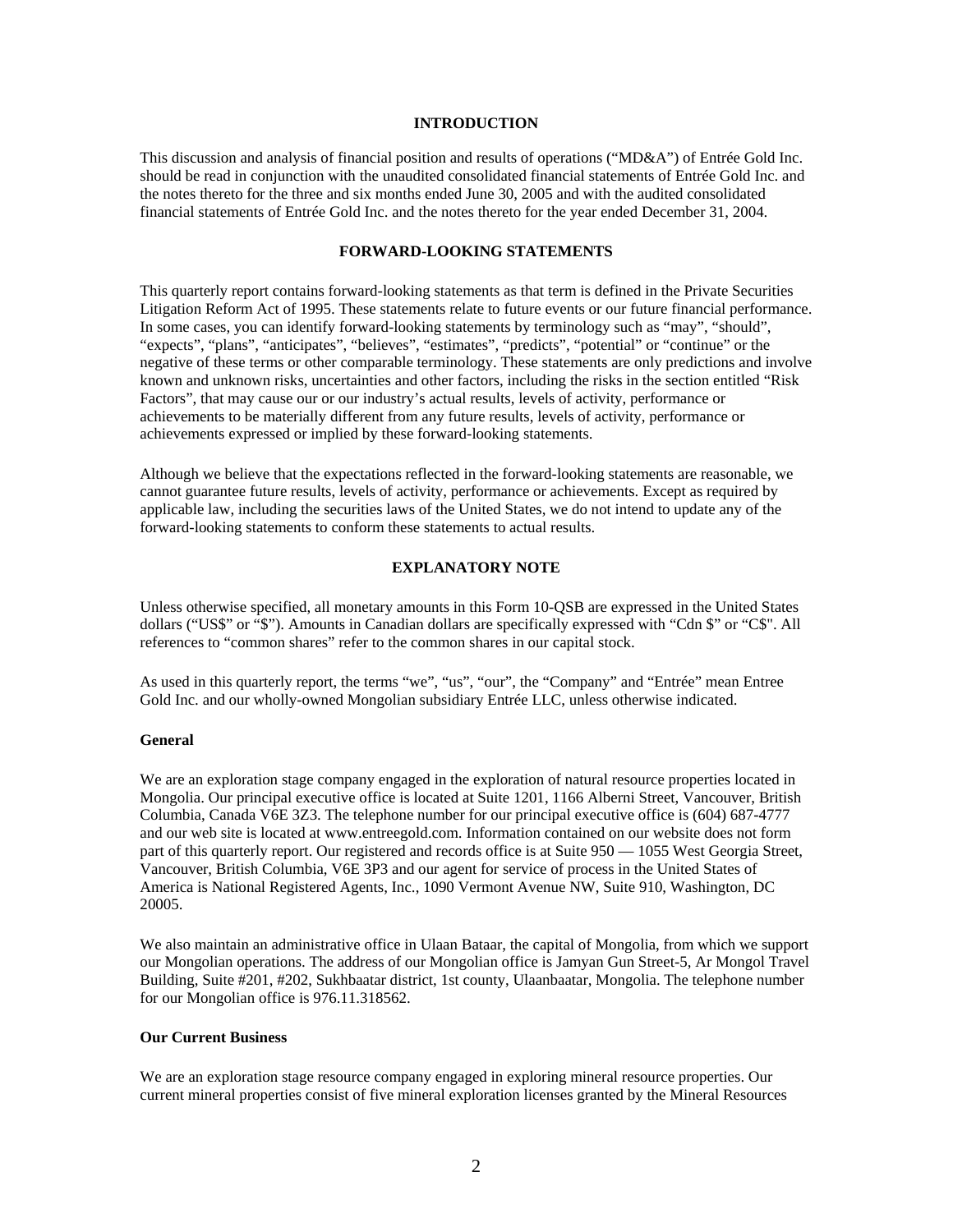Authority of Mongolia, a division of the government of Mongolia. All of these mineral exploration licenses have been registered in the name of our Mongolian subsidiary Entrée LLC.

There is no assurance that a commercially viable mineral deposit exists on any of our properties, and further exploration is required before we can evaluate whether any exist and, if so, whether it would be economically and legally feasible to develop or exploit those resources. Even if we complete our current exploration program and we are successful in identifying a mineral deposit, we would be required to spend substantial funds on further drilling and engineering studies before we could know whether that mineral deposit will constitute a reserve (a reserve is a commercially viable mineral deposit). Please refer to the section of this quarterly report entitled 'Risk Factors', beginning at page 43, for additional information about the risks of mineral exploration.

We acquired our first mineral resource property in 1995 from Tierra Colorada SA, a Costa Rican corporation controlled by one of our then directors, for a purchase price of 800,000 common shares of our company issued at a value of \$147,250, or \$0.25 per share. This mineral property consisted of a Costa Rican exploration permit for the exploration of certain land located in Santa Rosa, Costa Rica. We engaged in active exploration of this Santa Rosa property through calendar year 1999, but the results were disappointing. Shortly thereafter, an ore processing mill located near the Santa Rosa property to which we would have sent minerals, had we found them, closed down. For these reasons, our Board of Directors decided to abandon the Santa Rosa property on April 30, 2001, and to write off all deferred costs to operations. The total amount that we lost on the Santa Rosa property, including our acquisition cost, was \$232,332.

From April 30, 2001 until July 25, 2002 our management considered other business opportunities. Towards the end of this period our management changed to our current management.

## *Purchase of Lookout Hill Property*

Pursuant to an 'arms length' option agreement dated July 25, 2002, we purchased from Mongol Gazar Co., Ltd., an unrelated privately held Mongolian company, an option to acquire up to a 60% interest in three mineral licenses granted by the Mineral Resources Authority of Mongolia granting exploration rights, respectively, over three contiguous parcels of land known as Togoot (License No. 3136X), comprised of 104,484 hectares, Shivee Tolgoi (License No. 3148X), comprised of 54,760 hectares and Javhlant (License No. 3150X), comprised of 20,346 hectares. "Shivee Tolgoi" translates into English as "Lookout Hill" and we refer to all three of these parcels, collectively, as Lookout Hill.

The option agreement provided that we could purchase up to a 60% interest in the Lookout Hill property in stages by: incurring \$490,000 in exploration expenditures on the Lookout Hill property prior to the first anniversary of the date of the agreement and reimbursing Mongol Gazar for up to \$200,000 for exploration expenditures incurred by it on the Lookout Hill property during this period incurring \$1,490,000 in cumulative exploration expenditures on the Lookout Hill property prior to the second anniversary of the date of the agreement and issuing 1,000,000 common shares to Mongol Gazar; incurring \$3,490,000 in cumulative exploration expenditures on the Lookout Hill property prior to the third anniversary of the date of the agreement and issuing an additional 1,000,000 common shares to Mongol Gazar incurring \$7,490,000 in cumulative exploration expenditures on the Lookout Hill property prior to the fourth anniversary of the date of the agreement and issue an additional 1,000,000 common shares to Mongol Gazar; incurring \$12,490,000 in cumulative exploration expenditures on the Lookout Hill property prior to the fifth anniversary of the date of the agreement and either (a) issuing a final 1,000,000 of our common shares to Mongol Gazar or (b) completing a feasibility study on the Lookout Hill property

In return, Mongol Gazar agreed to transfer to us a 15% interest in the Lookout Hill property after the second anniversary of the date of the option agreement, and an additional 15% interest after each of the third, fourth and fifth anniversaries for an aggregate total of a 60% interest. Thereafter, we intended to form a joint venture with Mongol Gazar for further development of the Lookout Hill property, if warranted by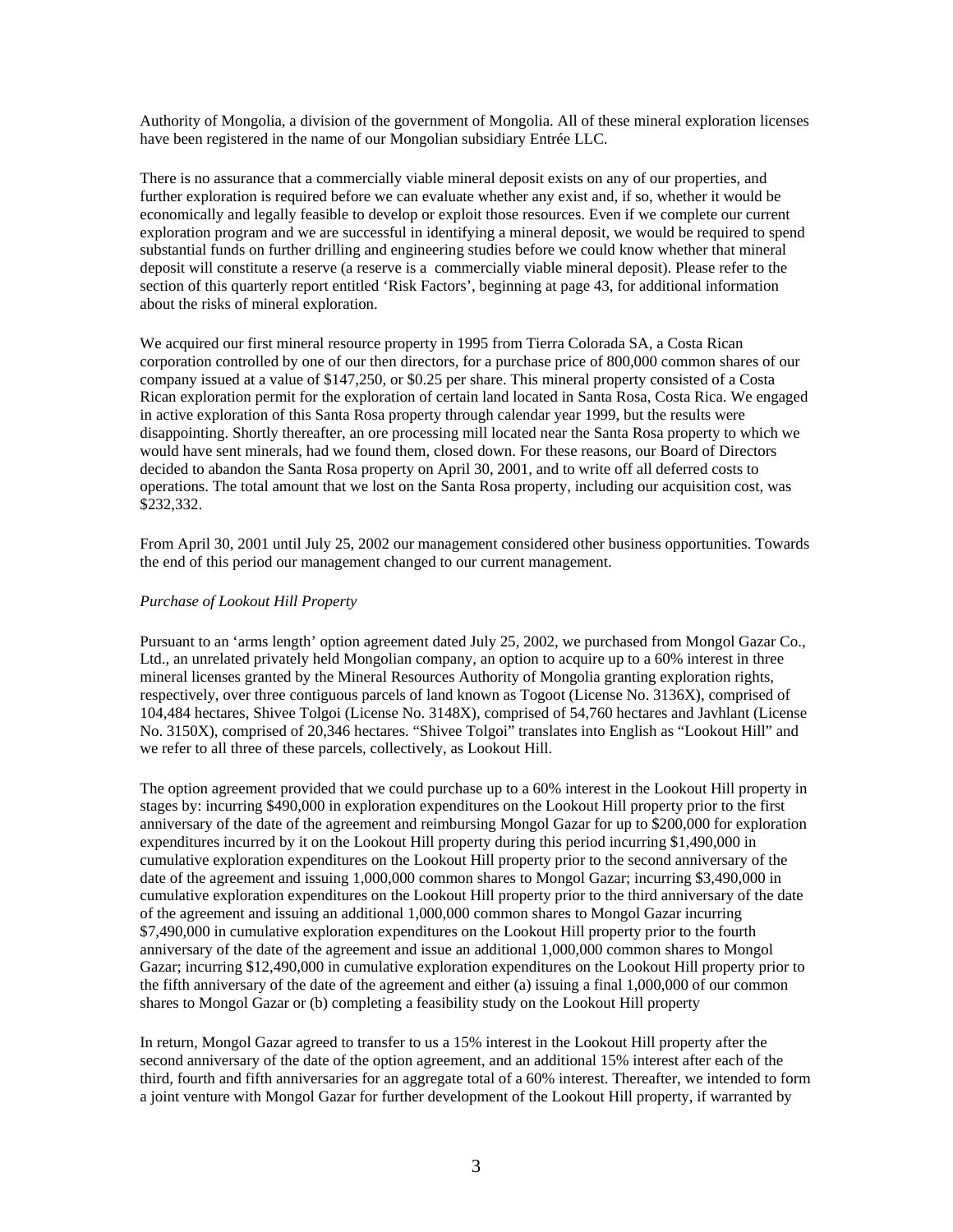the results of our exploration. We agreed to pay a net smelter return royalty to Mongol Gazar and Mongol Gazar agreed that we could purchase half of this net smelter return royalty for \$10,000,000. We paid a finder's fee for this transaction to Canaccord Capital Corporation, consisting of 200,000 of our common shares. By an assignment effective July 25, 2002, we assigned our interest in the option agreement to our wholly-owned subsidiary Entrée LLC, which we formed specifically for the purpose of holding and operating our mining properties in Mongolia.

Pursuant to a purchase agreement dated September 13, 2003 between our company and our subsidiary Entrée LLC on the one hand, and Mongol Gazar and its Mongolian affiliate MGP LLC, on the other hand, we agreed to purchase a 100% interest in the Lookout Hill property, free of any net smelter return royalty, together with an additional mineral license (License No. 3045X) pertaining to a parcel of property known as the Ikh Ulziit Uul property, located in the Kharmagtai area of Mongolia in the Manlai and Tsogt-tsetsii Soums, Omnogovi (also spelled Umnogobi) Aimag (an 'Aimag' is the local equivalent of a state or province; a 'Soum' is the local Mongolian term for a township or district), approximately 120 kilometers north of the Lookout Hill property. In consideration for these properties we agreed to pay \$5,500,000 in cash and to issue 5,000,000 common shares of our company to Mongol Gazar. We also agreed that if Mongol Gazar sold these 5,000,000 shares at any time prior to November 30, 2004 for net proceeds of less than \$5,000,000, we would pay them an amount equal to the difference between \$5,000,000 and the net proceeds they actually received. Although this purchase agreement superseded the option agreement dated July 25, 2002, we agreed that we would reinstate the option agreement if the transactions described in the purchase agreement did not close.

The purchase agreement provided that we could use the cash portion of the purchase price to clear any encumbrance on the Lookout Hill property, and that we were to pay the balance of the cash portion of the purchase price, and issue the 5,000,000 shares, fifteen days after we received notice from our Mongolian lawyers that satisfactory title to the Lookout Hill and Ikh Ulziit Uul properties had been transferred into the name of our Mongolian subsidiary, Entrée LLC, free of all liens, charges and encumbrances.

Because Mongol Gazar was still in the process of clearing title to the Ikh Ulziit Uul property at the time we were preparing to complete our acquisition of the Lookout Hill property, we entered into an Amending Agreement dated November 6, 2003 severing the Ikh Ulziit Uul property from the September 13, 2003 purchase agreement. We entered into a separate purchase agreement with respect to the Ikh Ulziit Uul property, pursuant to which we would acquire title to it for no additional consideration at such time as Mongol Gazar was able to transfer clear title. Title to this parcel was transferred to our subsidiary Entrée LLC on February 9, 2004.

Title to the Javhlant and Togoot parcels was transferred to our subsidiary, Entrée LLC, on September 30, 2003 and title to the third parcel comprising the Lookout Hill property, Shivee Tolgoi, was transferred to Entrée LLC on October 28, 2003. We paid the first part of the cash portion of the purchase price of \$5,500,000, in the amount of \$500,000, on September 19, 2003 and the balance of the cash portion of the purchase price on November 13, 2003.

In a subsequent agreement dated as of April 20, 2004, we agreed to issue to Mongol Gazar non-transferable share purchase warrants for the purchase of up to 250,000 of our common shares at a purchase price of \$1.05 per share until expiration of the warrants on April 20, 2006 in consideration of (i) the waiver by Mongol Gazar of our obligation to pay to it the shortfall, if any, between \$5,000,000 and the net proceeds realized upon a sale of the 5,000,000 shares issued to them as part of the purchase price for the Lookout Hill property and (ii) a 100% interest in the Khatsavch Property (Licence #6500X, consisting of 632 hectares) located in Khanbogd and Bayan Ovoo, Omnogovi, Mongolia. The share purchase warrants were issued on June 14, 2004, and title to the Khatsavch property has been registered in the name of Entrée LLC.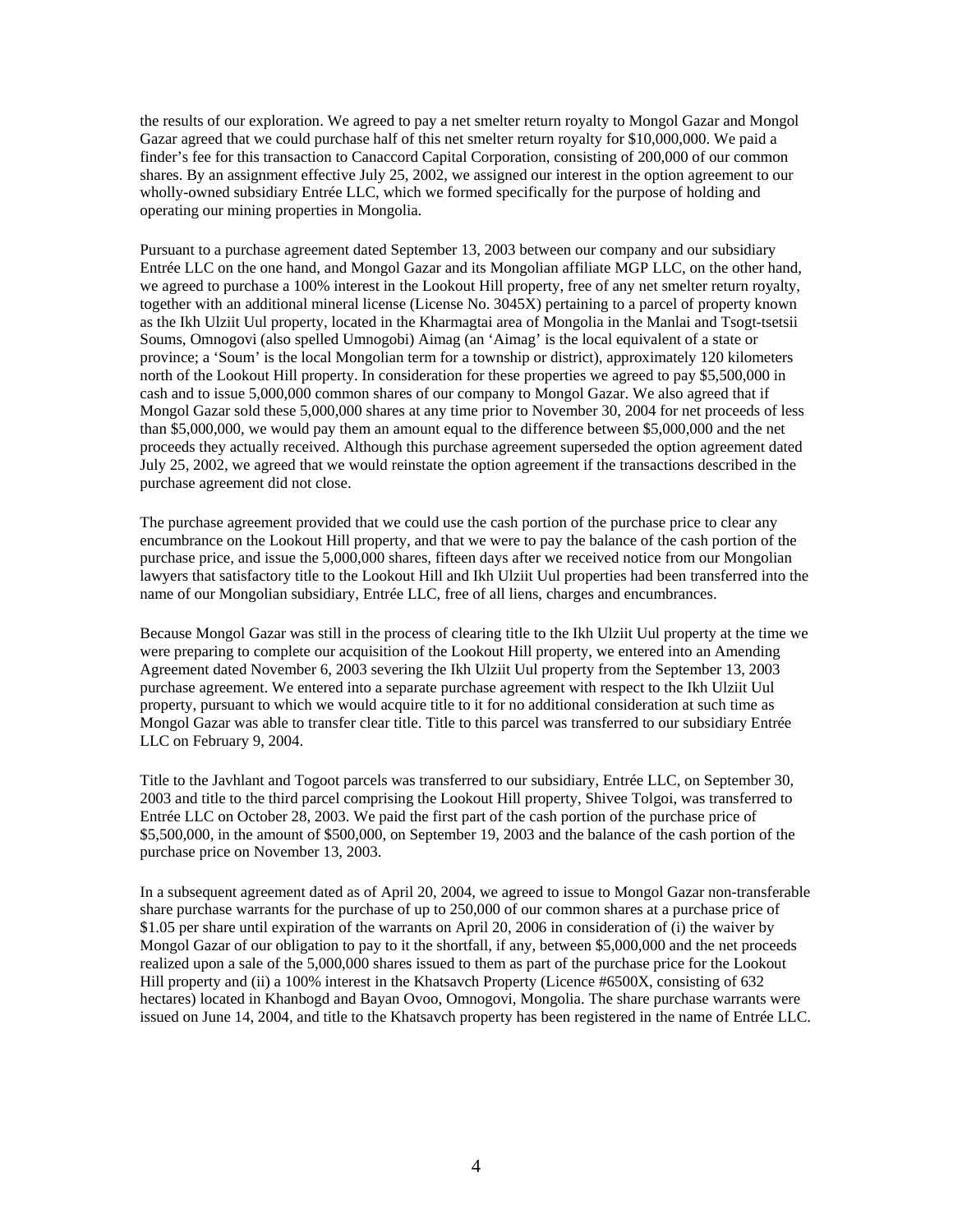# *Equity Participation and Earn-In Agreement With Ivanhoe Mines, Ltd.*

We entered into an 'arms length' Equity Participation and Earn-In Agreement dated as of October 15, 2004, with Ivanhoe Mines Ltd., an unrelated Yukon corporation which owns a mineral exploration property known as Oyu Tolgoi, or 'Turquoise Hill', which is located adjacent to our Lookout Hill property. This agreement provided that, upon satisfaction of certain conditions, Ivanhoe Mines Ltd. would:subscribe for 4,600,000 units from our company for Cdn \$1.00 per unit, with each unit consisting of one common share of our company and one share purchase warrant entitling the holder to purchase one additional common share of our company for a purchase price of Cdn \$1.10 for two years from the date of purchase. have the right, during an earn-in period beginning on closing of the subscription for units and ending, at the latest, on the eighth anniversary of that closing date (subject to earlier expiration as specified in the agreement), to earn a participating interest in a mineral exploration and, if warranted, development and mining project to be conducted by Ivanhoe Mines Ltd. on a portion of our company's Lookout Hill property consisting of approximately 40,000 hectares, or approximately 22% of the land area of our Lookout Hill property shown on the map below. The amount of the participating interest in the project will vary depending on the amount of money that Ivanhoe Mines Ltd. expends on the project during the earn-in period, but the agreement provides that Ivanhoe Mines Ltd. can earn a 51% interest by expending an aggregate of at least \$20,000,000 during the earn-in period, a 60% interest by expending an aggregate of at least \$27,500,000 during the earn-in period, or a sliding percentage interest, depending on the depth from which minerals are extracted from the project, of between 70% and 80% by expending an aggregate of at least \$35,000,000 during the earn-in period have the right to nominate one member of our Board of Directors until the earlier to occur of (a) the expiration of the earn-in period, or (b) the date upon which Ivanhoe ceases to own at least ten percent (10%) of our issued and outstanding common shares (assuming the exercise by Ivanhoe of all securities convertible into our common shares).

In addition, the Equity Participation and Earn-In Agreement gives to Ivanhoe Mines Ltd. a pre-emptive right to such percentage of any offering of securities of our company as will enable them to preserve their ownership percentage in our company which, after the acquisition of the 4,600,000 units, would be approximately 9% prior to exercise of any of their share purchase warrants and could, upon the exercise of the latter, go as high as 17% of our issued and outstanding common shares. During any period of time that Ivanhoe Mines Ltd. owns more than 10% of our issued and outstanding common shares (assuming the exercise by Ivanhoe of all securities convertible into our common shares), Ivanhoe Mines Ltd. is required to vote these shares as our board of directors direct on all matters pertaining to the appointment of directors, the appointment and remuneration of our auditors and all other matters to be submitted to our shareholders except for "extraordinary" matters. "Extraordinary" matters are defined in the Equity Participation and Earn-In Agreement to mean matters requiring a special majority (66.33%), the vote of a majority of disinterested shareholders and matters where Ivanhoe Mines Ltd. is precluded from voting.

The portion of our property subject to the Equity Participation and Earn-In Agreement, which is referred to in the agreement as the "Project Property", is shown below: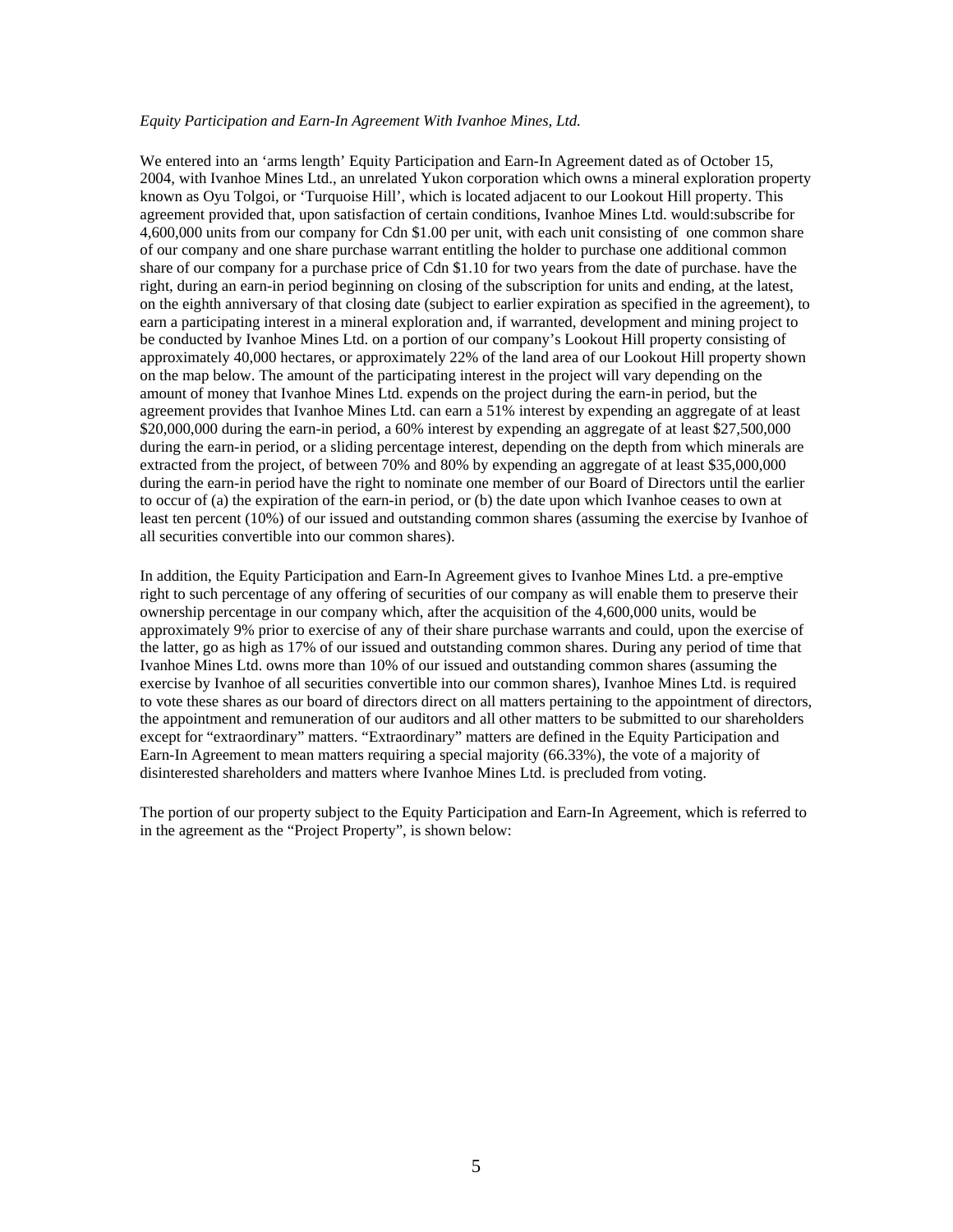# **Entree Gold Inc./Ivanhoe Mines Ltd. Project Property Boundaries**



We closed the private placement described in the Equity Participation and Earn-In Agreement on November 9, 2004, at which time Ivanhoe Mines Ltd. purchased the 4,600,000 units described above. Ivanhoe Mines now owns approximately 16% of Entrée's issued and outstanding shares, with the potential to hold up to a total of 17% upon exercise of the warrants.

We believe that the Equity Participation and Earn-In Agreement represents a significant milestone in the development of our company. It has enabled us to raise money that we can use to pursue our exploration activities on the balance of our Lookout Hill property and elsewhere. It has the potential, depending on how much money Ivanhoe Mines Ltd. actually expends on the project during the earn-in period, to enable the exploration of that portion of our Lookout Hill property at little or no cost to our company. Finally, their commitment to explore our property demonstrates that Ivanhoe Mines Ltd., an internationally recognized mineral exploration and development company, has sufficient confidence in our company and our Lookout Hill property to invest significant time, money and effort in our future.

Our corporate headquarters are located in Vancouver, British Columbia, but we conduct all of our operations in Mongolia through our wholly-owned subsidiary, Entrée LLC. We maintain an office for this purpose in Ulaan Bataar, the capital of Mongolia. Our Mongolian office is staffed by our Exploration Manager, a Canadian geologist who works in Ulaan Baatar for 11 months of the year on a 7 weeks in/3 weeks out basis; a Mongolian office administrator employed full-time, and a Mongolian office assistant, on contract for 11 months per year.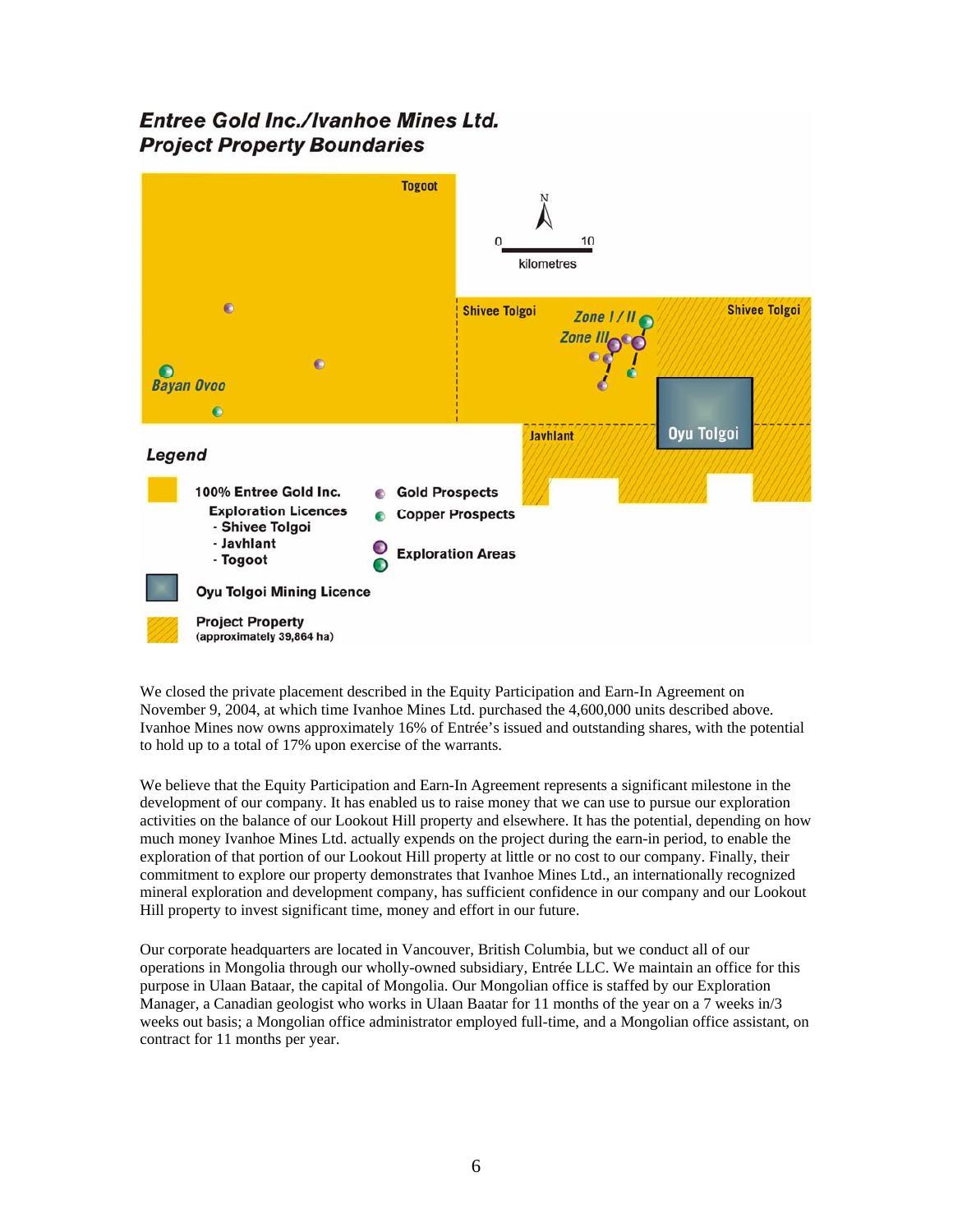# **Listing of Common Stock on the American Stock Exchange**

On July 7, 2005 the American Stock Exchange has approved the listing of 86,807,154 shares of our common stock. The trading of our shares of common stock commenced on the American Stock Exchange effective July 18, 2005, under the trading symbol "EGI'.

## **Other Developments**

On May 12, 2005 we entered into a Lease Agreement dated May 12, 2005 with Alberni Investments (1988) Inc. whereby we will lease approximately 2,250 square feet of office space in Vancouver, British Columbia for a 5 year term. We have agreed to pay base rent of C\$2,625 per month in years one to three and C\$2,812.50 per month in years four and five. We intend to use these leased premises for our day-to-day operations.

For certain other important developments, see Part II, Item 2. "Unregistered Sales of Equity Securities and Use of Proceeds." below.

## **Plan of Operations and Cash Requirements**

#### *Overview*

We are an exploration stage resource company engaged in exploring mineral resource properties. Our current mineral properties consist of five mineral exploration licenses granted by the Mineral Resources Authority of Mongolia, a division of the government of Mongolia. All of these mineral exploration licenses have been registered in the name of our Mongolian subsidiary Entrée LLC.

There is no assurance that a commercially viable mineral deposit exists on any of our properties and further exploration is required before we can evaluate whether any exist and, if so, whether it would be economically and legally feasible to develop or exploit those resources. Even if we complete our current exploration program and we are successful in identifying a mineral deposit, we would be required to spend substantial funds on further drilling and engineering studies before we could know whether that mineral deposit will constitute a reserve (a reserve is a commercially viable mineral deposit).

Three of our five mineral properties, known as the Javhlant, Shivee Tolgoi and Togoot licenses, are contiguous and are referred to collectively as the Lookout Hill property. A map of the Lookout Hill property has been included in this quarterly report. We believe that reference to this map will be helpful to you during your review of our Plan of Operation, below. The Lookout Hill property is our principal focus at this time, though it is without a known body of commercial ore or improvements of any kind.

Over the next 12 months we propose to continue our exploration activities at the Lookout Hill property. As is discussed in greater detail in the Section of this quarterly report entitled "*Our Current Business"*, beginning at page 32 of this quarterly report, in November 2004, we entered into an Equity Participation and Earn-In Agreement with Ivanhoe Mines Ltd. pursuant to which we anticipate that Ivanhoe Mines Ltd. is required to pursue, at its expense, exploration for minerals on the portion of our Lookout Hill property that is identified as the "Project Property" on the map at page 36 of this quarterly report. Ivanhoe has been operating up to seven drills on that portion of the Lookout Hill property that is subject to the Equity Participation and Earn-In Agreement.

Drill results from hole EGD006, collared on Entrée's property, 5 meters from the Entrée-Ivanhoe boundary, intersected the interpreted northwards extension of the Ivanhoe's Hugo North deposit and returned 258m of 2.56% copper and 1.17 g/t gold or a copper equivalent grade of 3.31% copper (Copper equivalent grades have been calculated using assumed metal prices of US\$0.80/lb. for copper and US\$350/oz .for gold; %Cu equivalent = %Cu+ [Au g/t x (11.25/17.64)]. Subsequently, hole EGD006A intersected 608m of high grade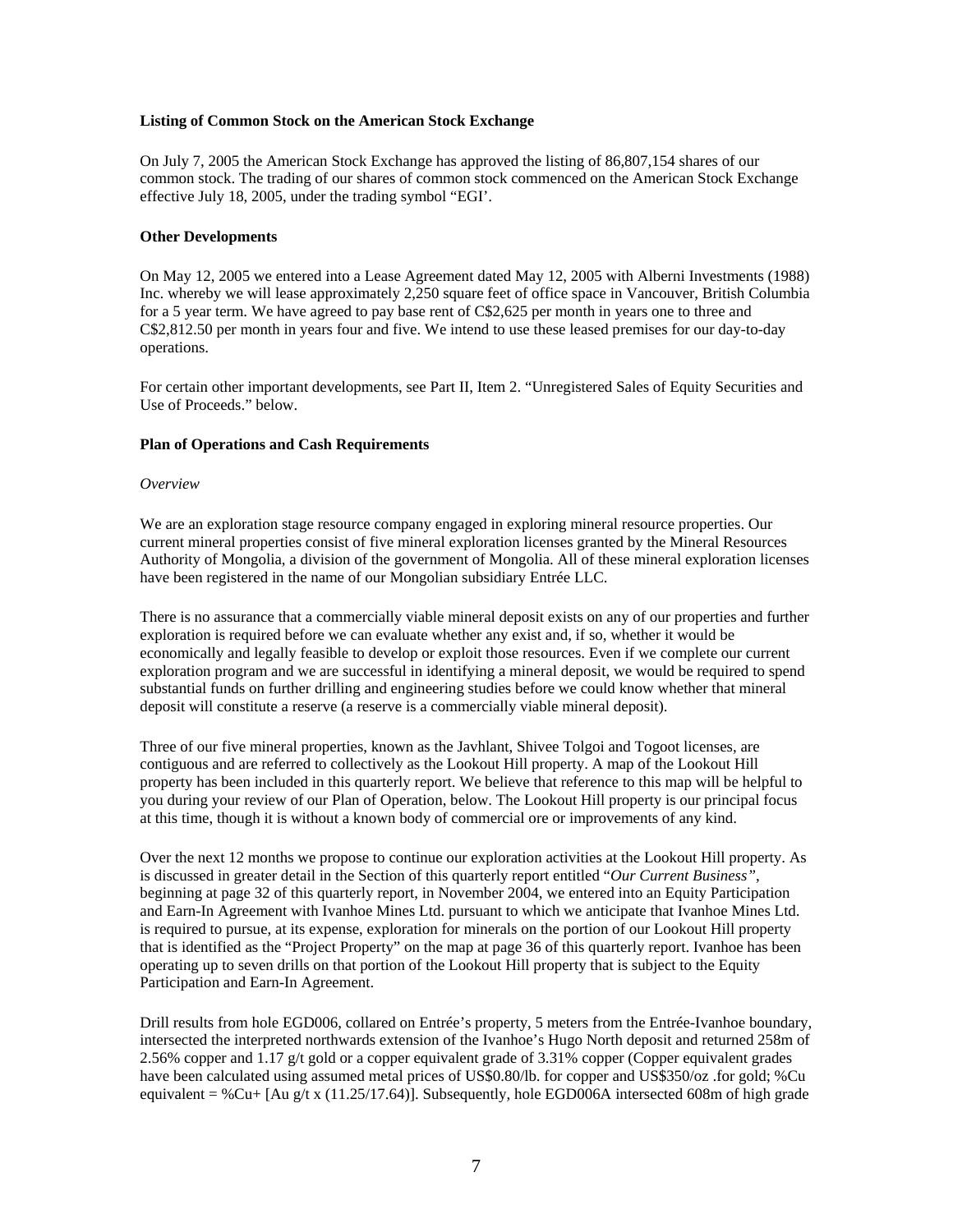copper mineralization that averaged 3.24% copper and 0.82 g/t gold or a copper equivalent grade of 3.77% copper. This intersection in hole EGD006A extended the mineralization 200-300m vertically below the intercept in hole EGD006. Hole EGD008 intercepted the same mineralized horizon approximately 450m along strike to the north-northeast of the intercepts in holes EGD006/6A and averaged 324m of 2.45% copper and 1.23 g/t gold or a copper equivalent grade of 3.25% copper. Ivanhoe is continuing its drill testing of the Hugo North extension. Hole EGD016, collared midway between EGD006/6A, and EGD008, confirmed the continuity of the Hugo North extension by intersecting a 193.1-metre downhole interval, with average grades of 3.06 % copper and 1.08 g/t gold or a copper equivalent grade of 3.75 % copper. Hole EGD020, collared approximately 450m north of EGD008 or approximately 900m north of EGD006/6A was lost due to drilling difficulties within the "hangingwall rock units", estimated to be up to 200m above the targeted depth to the mineralized horizon. The mineralized system remains open to the north of EGD008 and to depth and continues to be aggressively evaluated by Ivanhoe.

In July 2005, Rio Tinto plc (one of the world's largest mining and exploration companies), through its wholly owned subsidiary, Kennecott Canada Exploration Inc. (collectively, "Rio Tinto") completed a private placement into Entrée, whereby they purchased 5,665,730, units at a price of C\$2.20 per unit, which consisted of one Entrée common share and two warrants (one "A" warrant and one "B" warrant). Two "A" warrants entitle Rio Tinto to purchase one Entrée common share for C\$2.75 within two years; two "B" warrants entitle Rio Tinto to purchase one Entrée common share for C\$3.00 within two years. Proceeds from Rio Tinto's investment were \$10,170,207. Ivanhoe exercised its pre-emptive right to maintain proportional ownership of Entrée's shares and thereby exercised its warrant for 4.6 million shares at C\$1.10, resulting in proceeds of \$4,069,214. In July 2005 Ivanhoe took part in the private placement, purchasing 1,235,489 units, resulting in further proceeds to Entrée of \$2,246,343. Rio Tinto purchased an additional 641,191 units of the private placement to maintain its proportional ownership, resulting in further proceeds of \$1,165,802. Total gross proceeds to Entrée for these transactions were \$17,651,368. See Part II. Item 2. "Unregistered Sales of Equity Securities and Use of Proceeds." below.

At the same time, we intend to continue our exploration activities on the balance of our Lookout Hill property, in addition to exploration activities on our other mineral properties in Mongolia.

# *Cost Estimate, Lookout Hill*

In July 2002, Dr. Andrejs Panteleyev (an independent consulting geologist), recommended a two phase exploration program consisting of a mix of trenching, geophysical surveying, diamond drilling and geochemical analysis and assays. The components of Phase I of Dr. Panteleyev's program are discussed in detail in our Annual Report on Form 10-KSB filed with the SEC on April 6, 2005, and we refer you to that document. We completed Phase 1 of Dr. Panteleyev's program on July 31, 2003.

At December 31, 2004 we considered Phase II of the exploration program recommended by Dr. Panteleyev to be complete. The drilling program in the Zone III, Zones I and II and the X-Grid areas was completed in August 2004, with drill results released in September 2004. The surface geophysical surveys to the west and south of the Turquoise Hill property and in the Bayan Ovoo areas were completed in early November 2004. Trenching and sampling of selected targets, geological mapping, reconnaissance mapping and sampling over the entire 179,000 hectares of the Lookout Hill property was finished at the end of November.

In early 2005, our geologists assessed and compiled all available data and assays, discussed the results with the geophysical and geochemical consultants and provided input to Dr. Panteleyev. Dr. Panteleyev reviewed the data gathered during the 2004 exploration season and recommended a work program for the 2005 exploration season in a report dated February 4, 2005, prepared in accordance with Canadian securities instrument National Instrument 43-101.

Due to severe weather conditions during the winter months, all field exploration activities at Lookout Hill were suspended until mid-February 2005, when the 2005 exploration season began. We expect that the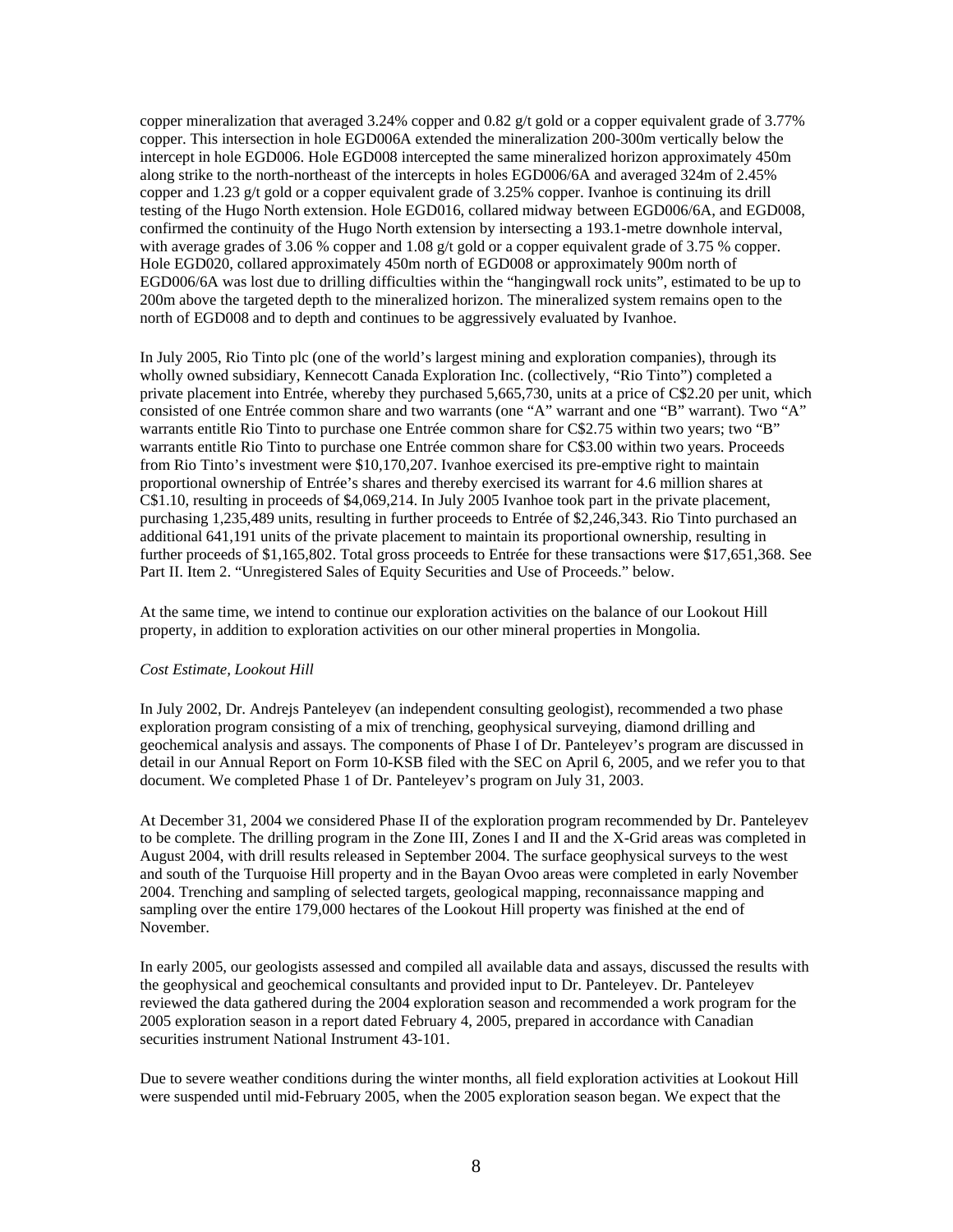2005 exploration program will include deep probing geophysical surveys over Zone I/III and Bayan Ovoo, follow-up drilling in previously drilled areas, drilling in new areas identified by previous ongoing surveys and continued reconnaissance mapping of the entire property as outlined in Dr. Panteleyev's latest report. Geophysical surveys for Zone I/III began in February 2005. As of July 2005, most of the deep probing IP geophysical investigations were completed. However, extensions to these surveys south of Zones I and III are being contemplated, along with the evaluation of additional targets. Drilling on Zones I and III commenced in May 2005. Drilling has been slow due to technical difficulties, but continues with numerous targets remaining to be tested. The following table sets out our projected budget for the 12 month period ending June 30, 2006:

|                                    | <b>June 30, 2006</b> |
|------------------------------------|----------------------|
| Exploration, Lookout Hill          |                      |
| Drilling                           | \$2,350,000          |
| Gradient IP (induced polarization) | 675,000              |
| Capital expenditures               | 108,900              |
| Camp operating expenses            | 341,460              |
| Communication                      | 91,250               |
| Assays                             | 288,944              |
| <b>Transport</b>                   | 71,150               |
| Travel                             | 186,065              |
| <b>Salaries</b>                    | 515,961              |
| Ulaan Baatar office                | 46,250               |
| Contingency (10%)                  | 467,498              |
|                                    | 5.142.479            |

We are required to pay annual fees to the Mineral Resources Authority of Mongolia in order to maintain our five mineral exploration licenses. Over the 12 month period ending June 30, 2006, we will be required to pay an aggregate of \$269,250 for the Lookout Hill property.

#### *Cost Estimate — Ikh Ulziit Uul*

Although most of our exploration efforts have been focused on our Lookout Hill Property because it is the most advanced of our properties to date and it shows promising results, exploration on the Ikh Ulziit Uul property has increased. Programs including geological mapping and sampling, deep-probing geophysical (induced polarization and magnetometer) and geochemical surveys are nearing completion. Selected anomalies will be diamond drilled. The following table shows our projected budget for the 12 month period ending June 30, 2006 for the Ikh Ulziit Uul property:

|                             | June 30, 2006 |
|-----------------------------|---------------|
| Exploration, Ikh Ulziit Uul |               |
| Drilling                    | \$<br>830,000 |
| Gradient IP                 | 390,000       |
| Capital expenditures        | 54,300        |
| Camp operating expenses     | 93,820        |
| Communication               | 24,750        |
| Assays                      | 82,315        |
| Transport                   | 19,550        |
| Travel                      | 57,335        |
| <b>Salaries</b>             | 161,654       |
| Ulaan Baatar office         | 14,750        |
| Contingency - 10%           | 172,849       |
|                             | \$1,901,343   |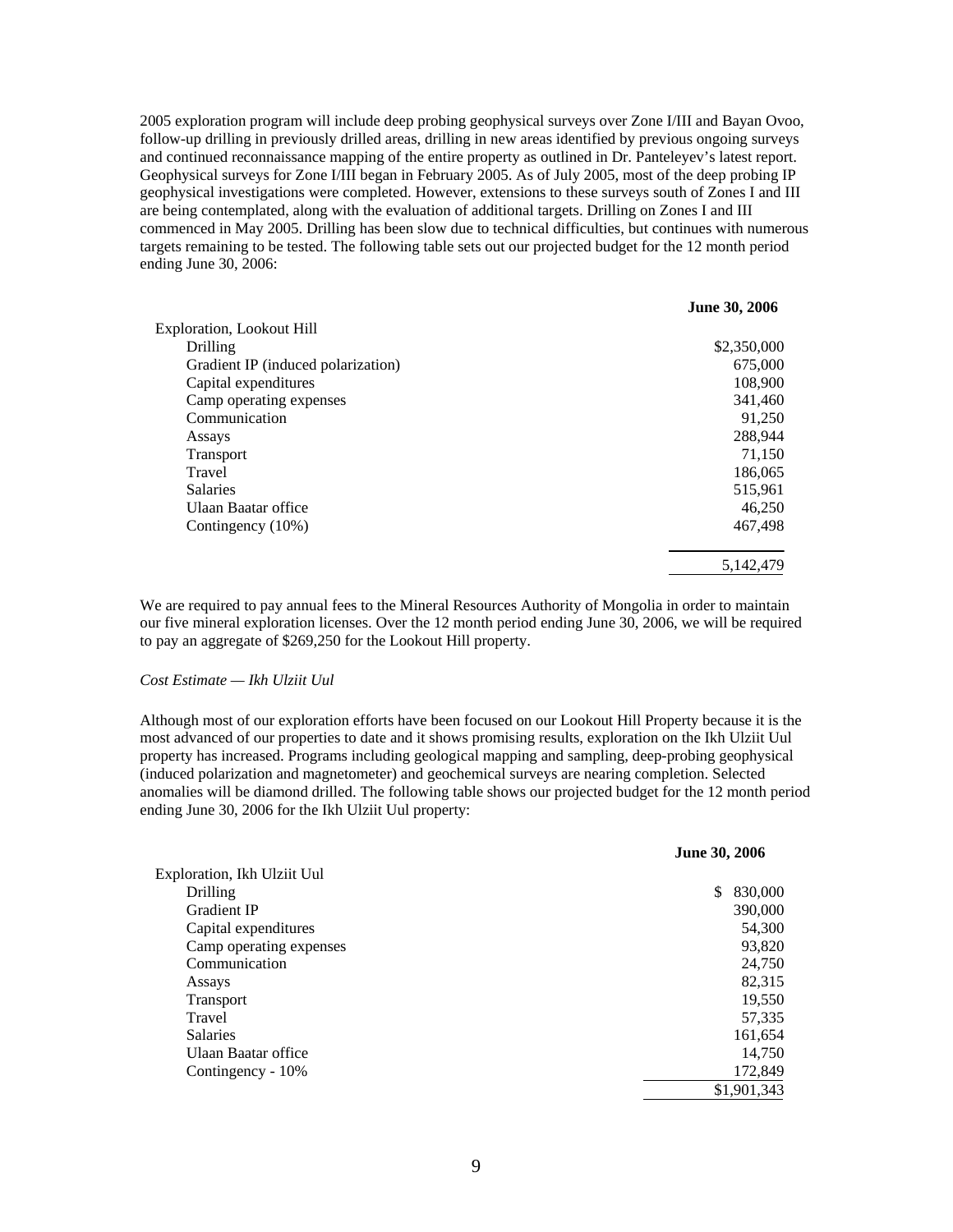We are required to pay annual fees to the Mineral Resources Authority of Mongolia in order to maintain our five mineral exploration licenses. Over the next 12 months ending June 30, 2006, we will be required to pay \$10,500 for the Ikh Ulziit Uul property.

# *Cost Estimate — Khatsavch*

We also intend to do some preliminary exploration work consisting mainly of reconnaissance mapping and sampling on the Khatsavch property during this period, which we estimate will cost approximately \$10,000.

We are required to pay annual fees to the Mineral Resources Authority of Mongolia in order to maintain our five mineral exploration licenses. Over the next 12 months ending June 30, 2006, we will be required to pay \$63 for the Khatsavch property.

# *Cost Estimate -Overview*

The following table sets out our combined operating budget for the 12 month period ending June 30, 2006:

|                                             | June 30, 2006 |
|---------------------------------------------|---------------|
| Exploration, combined                       |               |
| Lookout Hill                                | \$5,142,479   |
| Ikh Ulziit Uul                              | 1,901,343     |
| Khatsavch                                   | 10,000        |
|                                             | 7,053,821     |
| Other expenditures                          |               |
| Annual license fees                         | 281,000       |
| New project evaluation                      | 250,000       |
| Vancouver office                            | 1,126,143     |
| Investor relations                          | 282,435       |
| Total expenditures                          | 8,993,399     |
| Working Capital, June 30, 2005              | 18,146,287    |
| Private placement, July 6, 2005             | 3,412,145     |
| Exercise of warrants, July 2005             | 669,647       |
|                                             | 22,228,080    |
| Working capital, June 30, 2006, as adjusted | \$13,234,681  |

Our average monthly corporate expenditures, which we have determined based on our experience over the previous 12 months, is estimated to be approximately \$94,000 per month or \$1,126,000 over the 12 month period ending June 30, 2006, including estimated legal fees of \$198,000.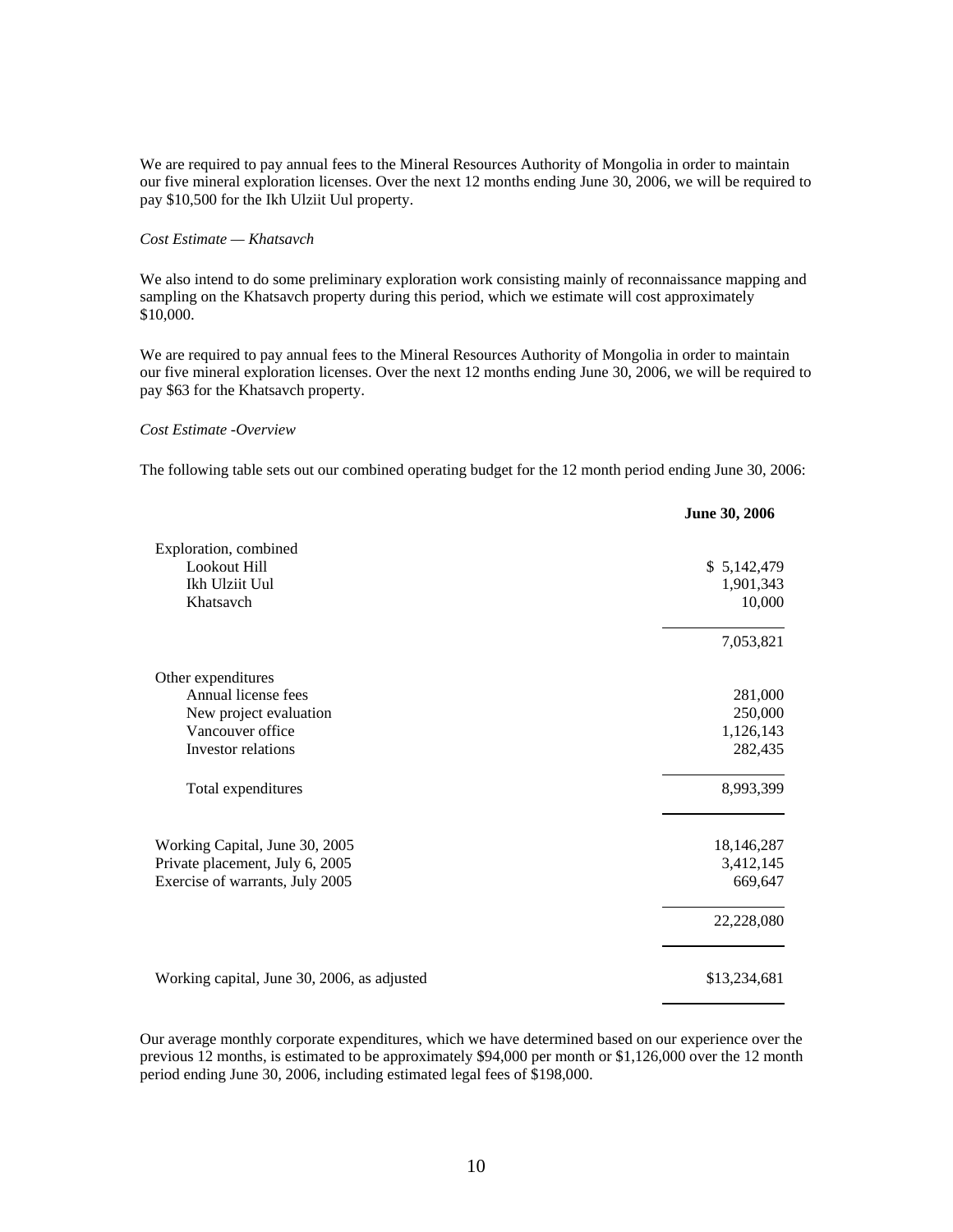Over the next 12 months, we anticipate that we will incur promotional and investor relations costs of approximately \$282,000 consisting of ongoing investor relations fees, investment conferences and advertising.

A provision for ongoing new project evaluations and acquisitions during the fall of 2005 has been made. Mongolia will remain our primary area of interest. A budget of \$250,000 has been allocated for this purpose.

As at June 30, 2005, we had working capital of approximately \$18,146,000. We estimate that our expenditures for the 12 month period ending June 30, 2006 will be approximately \$8,993,400. Based on the above assumptions we expect our working capital at June 30, 2006 to be approximately \$13,234,600. In July 2005, the Company issued 1,876,680 common shares for gross proceeds of \$3,412,145 in a private placement and 619,750 common shares for an aggregate of \$669,647 upon the exercise of warrants.

# **Product Research and Development**

Our business plan is focused on the exploration and development of our mineral resource properties.

We do not anticipate that we will expend any significant funds on research and development, apart from the evaluation of potential acquisitions, over the next twelve months ending June 30, 2006.

# **Purchase of Significant Equipment**

We do not intend to purchase any significant equipment over the next twelve months ending June 30, 2006.

# **Employees**

As at June 30, 2005, we had twelve full time employees (four in our Vancouver administrative office, five at the Lookout Hill project and three in our Ulaan Baatar administrative office). We currently employ 100 part time employees at our Lookout Hill and Ikh Ulziit Uul properties for the 2005 field exploration season. We do not anticipate making any significant changes to our full-time staff over the next 12 months.

# **APPLICATION OF CRITICAL ACCOUNTING POLICIES**

Our financial statements and accompanying notes are prepared in conformity with generally accepted accounting principles in the United States. Preparing financial statements requires management to make estimates and assumptions that affect the reported amounts of assets, liabilities, revenue, and expenses. These estimates and assumptions are affected by management's application of accounting policies. We believe that understanding the basis and nature of the estimates and assumptions involved with the following aspects of our consolidated financial statements is critical to an understanding of our balance sheet, the statements of operations and stockholders' equity, and the cash flows statements included elsewhere in this filing.

# **Principles of Consolidation**

The Company's consolidated financial statements have been prepared in conformity with generally accepted accounting principles in the United States of America and include the accounts of the Company and its wholly-owned Mongolian subsidiary, Entrée LLC. All inter-company transactions and balances have been eliminated upon consolidation. The consolidated financial statements conform in all material respects with Canadian generally accepted accounting principles ("Canadian GAAP") except as described in Note 12 of the consolidated financial statements.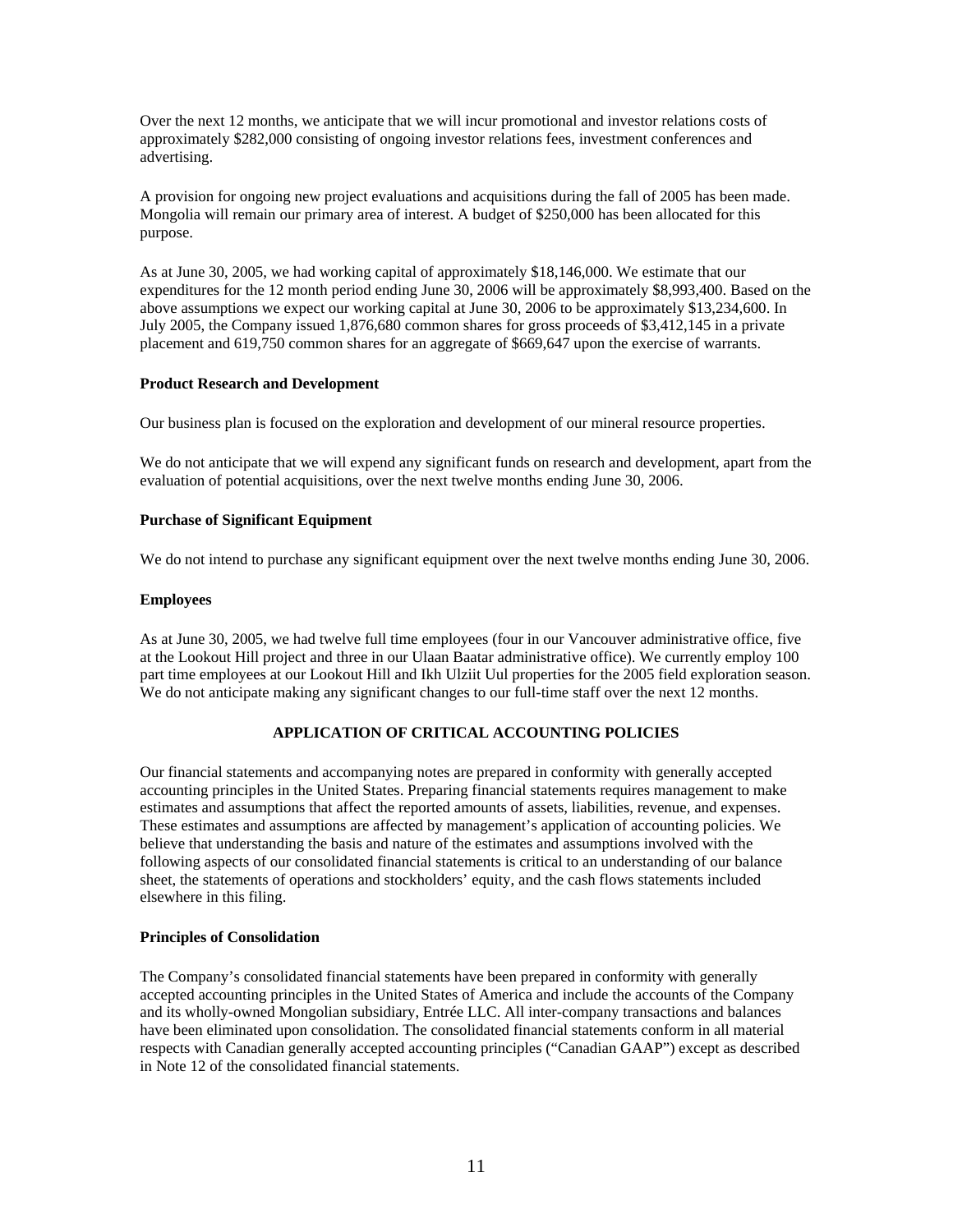# **Asset Retirement Obligations**

The Company records the fair value of the liability for closure and removal costs associated with the legal obligations upon retirement or removal of any tangible long-lived assets in accordance with Statements of Financial Accounting Standards No. 143, "Accounting for Asset Retirement Obligations". The initial recognition of any liability will be capitalized as part of the asset cost and depreciated over its estimated useful life. To date, the Company has not incurred any asset retirement obligations.

# **Escrow Shares**

Shares placed in escrow in connection with an initial public offering which are to be released upon achievement of certain performance criteria are considered to be contingently issueable and compensatory in nature. Accordingly, the difference between the fair value of these shares, being the trading price of the Company's publicly traded common shares, at the time they are released from escrow and their original issue price is accounted for as compensation expense in the period of release.

As described in Note 6 of the consolidated financial statements, certain of the Company's escrow shares were transferred to a Trustee for the benefit of future employees, officers and directors of the Company. As these performance escrow shares are considered compensatory in nature, the Company records a compensation benefit at fair value, being the trading price of the Company's publicly traded common shares, when a portion or all of these performance escrow shares are allocated to specific individuals and adjusts this compensation benefit to fair value at the end of each respective reporting period until the performance escrow shares are released from escrow.

# **Stock-Based Compensation**

Statements of Financial Accounting Standards No. 123, "Accounting for Stock-Based Compensation" ("SFAS 123") encourages, but does not require, companies to record compensation cost for stock-based employee compensation plans at fair value. Prior to May 1, 2003, the Company chose to account for stockbased compensation, excluding escrow shares, using Accounting Principles Board Opinion No. 25, "Accounting for Stock Issued to Employees" ("APB 25"). Accordingly, compensation cost for stock options is measured as the excess, if any, of the quoted market price of the Company's stock at the date of the grant over the amount an employee is required to pay for the stock. Effective for the eight month period ended December 31, 2003, the Company adopted Statements of Financial Accounting Standards No. 148, "Accounting for Stock-Based Compensation — Transition and Disclosure — an amendment of FASB Statement No. 123" whereby the Company voluntary changed to the fair value based method of accounting for stock-based employee compensation on a prospective basis.

The Company accounts are stock-based compensation issued to non-employees in accordance with the provisions of SFAS 123 and the consensus in Emerging Issues Task Force No. 96-18, "Accounting for Equity Instruments that are Issued to Other Than Employees for Acquiring or in Conjunction with Selling, Goods or Services" ("EITF 96-18").

# **Foreign Currency Translation**

The functional currency of the Company and its wholly-owned subsidiary is the Canadian dollar. Accordingly, monetary assets and liabilities denominated in a foreign currency are translated at the exchange rate in effect at the balance sheet date while non-monetary assets and liabilities denominated in a foreign currency are translated at historical rates. Revenue and expense items denominated in a foreign currency are translated at exchange rates prevailing when such items are recognized in the statement of operations. Exchange gains or losses arising on translation of foreign currency items are included in the statement of operations. The Company follows the current rate method of translation with respect to its presentation of these consolidated financial statements in the reporting currency, being the United States dollar. Accordingly, assets and liabilities are translated into U.S. dollars at the period-end exchange rates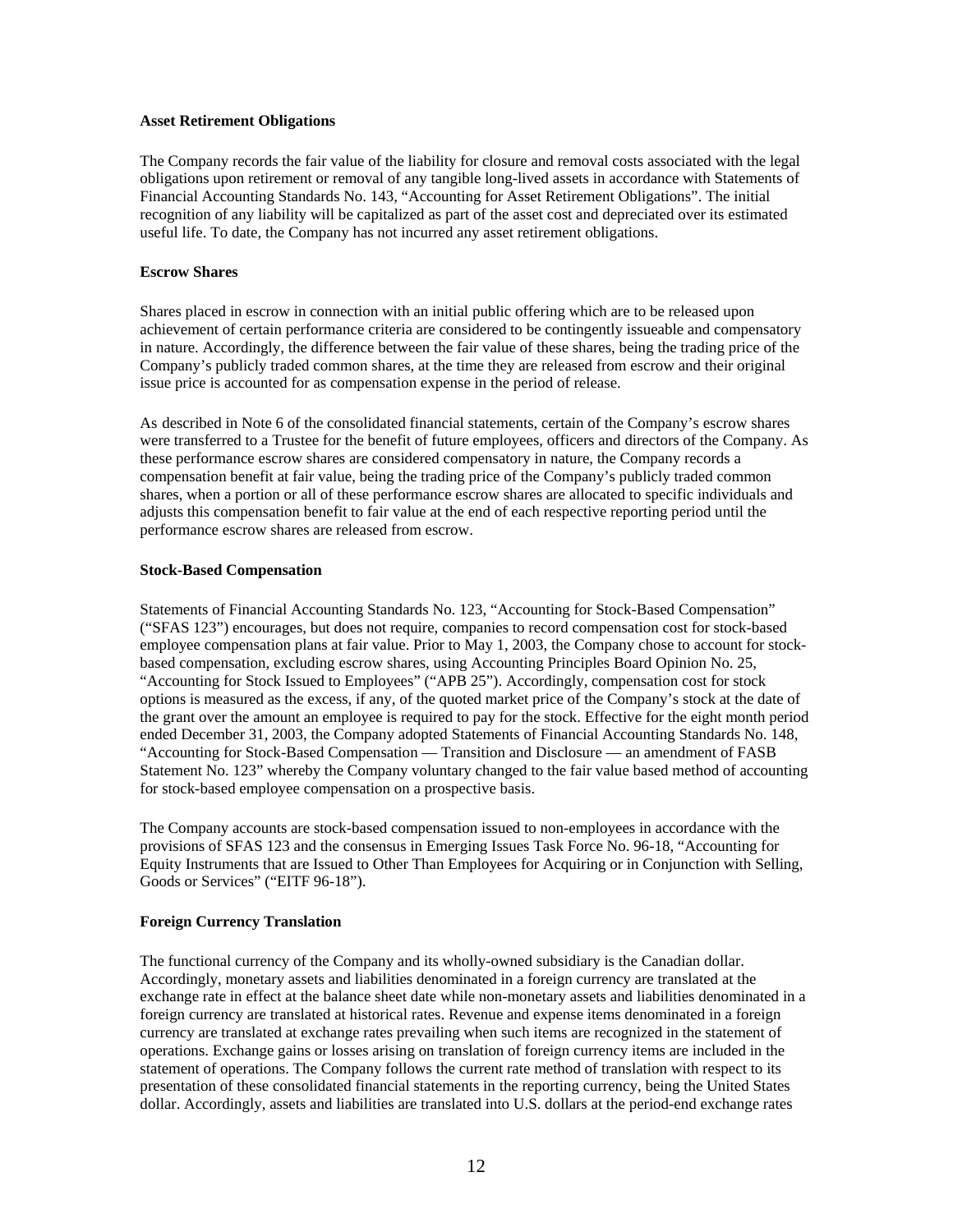while revenue and expenses are translated at the prevailing exchange rates during the period. Related exchange gains and losses are included in a separate component of stockholder's equity as accumulated other comprehensive income.

# **Net Loss Per Share**

Basic net loss per share is computed by dividing the net loss for the period attributable to common stockholders by the weighted average number of shares of common stock outstanding during the period. Diluted net loss per share takes into consideration shares of common stock outstanding (computed under basic loss per share) and potentially dilutive shares of common stock. Diluted net loss per share is not presented separately from basic net loss per share as the conversion of outstanding stock options and warrants into common shares would be anti-dilutive. At June 30, 2005, the total number of potentially dilutive shares of common stock excluded from basic net loss per share was 20,014,200 (June 30, 2004 – 15,697,673).

Shares that remain in escrow are excluded from the weighted average number of shares of common stock. The number of shares held in escrow excluded from the weighted average number of shares of common stock was Nil (June 30, 2004, – 5,401,350).

# **Recent Accounting Pronouncements**

In December 2004, FASB issued Statement of Financial Accounting Standards No. 153, "Exchanges of Nonmonetary Assets — an amendment of APB Opinion No. 29" ("SFAS 153") which amends Accounting Principles Board Opinion No. 29, "Accounting for Nonmonetary Transactions" to eliminate the exception for nonmonetary exchanges of similar productive assets and places it with a general exception for exchanges of nonmonetary assets that do not have commercial substance. A nonmonetary exchange has commercial substance if the future cash flows of the entity are expected to change significantly as a result of the exchange. SFAS 153 is effective for nonmonetary asset exchanges occurring in fiscal periods beginning after June 15, 2005.

In December 2004, FASB issued Statement of Financial Accounting Standards No. 123R, "Share Based Payment" ("SFAS 123R"). SFAS 123R supersedes APB 25 and its related implementation guidance by requiring entities to recognize the cost of employee services received in exchange for awards of equity instruments based on the grant-date fair value of those awards (with limited exceptions) and revises Statement of Financial Accounting Standards No. 123 "Accounting for Stock-Based Compensation" ("SFAS 123") as follows: . Public entities are required to measure liabilities incurred to employees in share-based payment transactions at fair value and nonpublic entities may elect to measure their liabilities to employees incurred in share-based payment transactions at their intrinsic value whereas under SFAS 123, all share-based payment liabilities were measured at their intrinsic value . i Public entities are required to measure liabilities incurred to employees in share-based payment transactions at fair value and nonpublic entities may elect to measure their liabilities to employees incurred in share-based payment transactions at their intrinsic value whereas under SFAS 123, all share-based payment liabilities were measured at their intrinsic value i. Public entities are required to measure liabilities incurred to employees in share-based payment transactions at fair value and nonpublic entities may elect to measure their liabilities to employees incurred in share-based payment transactions at their intrinsic value whereas under SFAS 123, all sharebased payment liabilities were measured at their intrinsic value ii. Nonpublic entities are required to calculate fair value using an appropriate industry sector index for the expected volatility of its share price if it is not practicable to estimate the expected volatility of the entity's share price iii. Entities are required to estimate the number of instruments for which the requisite service is expected to be rendered as opposed to accounting for forfeitures as they occur. iv. Incremental compensation cost for a modification of the terms or conditions of an award is measured by comparing the fair value of the modified award with the fair value of the award immediately before the modification whereas SFAS 123 required that the effects of a modification be measured as the difference between the fair value of the modified award at the date it is granted and the award's value immediately before the modification determined based on the shorter of (1) its remaining initially estimated expected life or (2) the expected life of the modified award.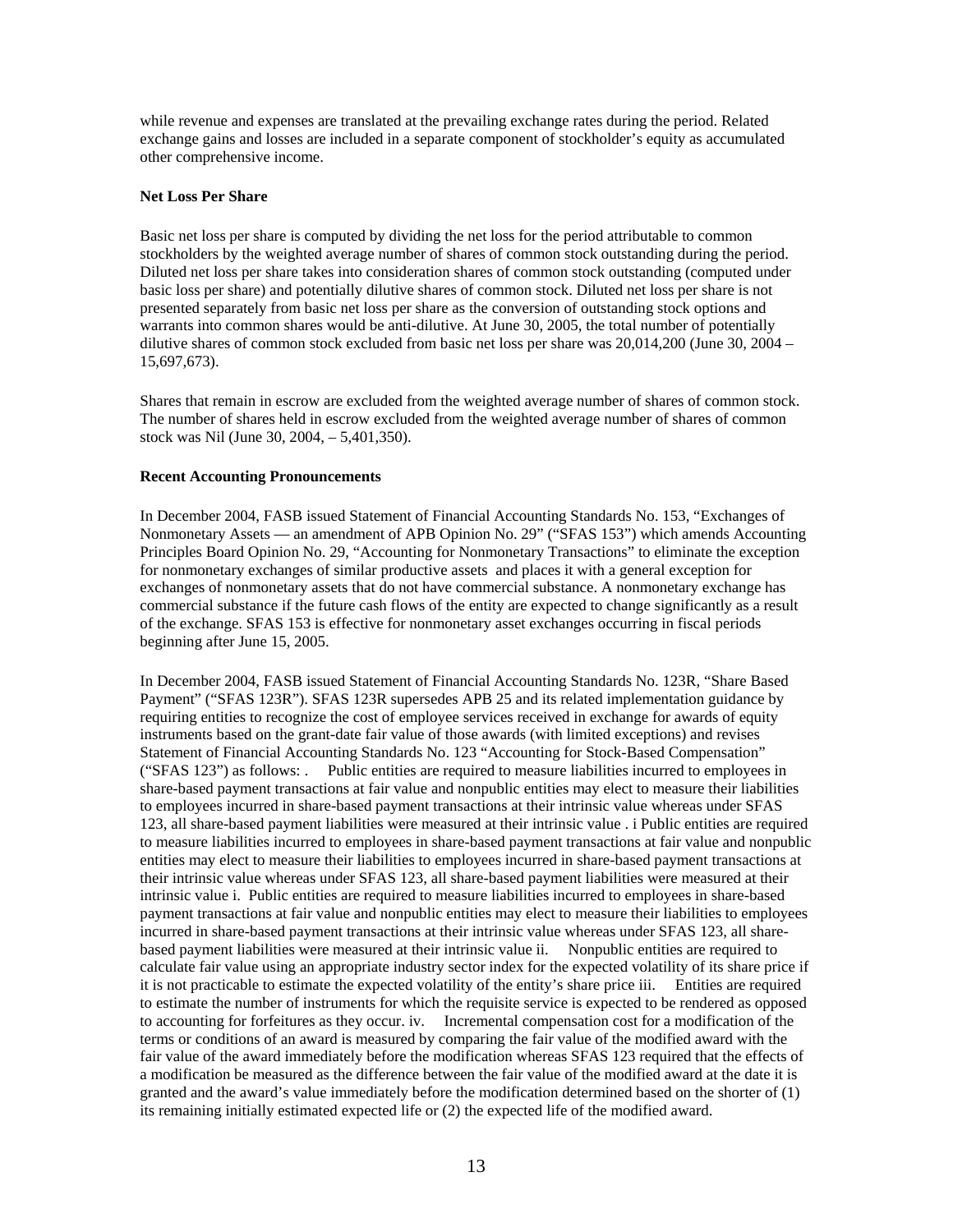SFAS 123R also clarifies and expands guidance in several areas, including measuring fair value, classifying an award as equity or as a liability and attributing compensation cost to reporting periods. SFAS 123R does not change the accounting guidance for share-based payment transactions with parties other than employees provided in SFAS 123 as originally issued and EITF 96-18. SFAS 123R also does not address the accounting for employee share ownership plans which are subject to Statement of Position 93-6, "Employers' Accounting for Employee Stock Ownership Plans". Public entities (other than those filing as small business issuers) will be required to apply SFAS 123R as of the first annual reporting period that begins after June 15, 2005. Public entities that file as small business issuers will be required to apply SFAS 123R in the first annual reporting period that begins after December 15, 2005. For nonpublic entities, SFAS 123R must be applied as of the beginning of the first annual reporting period beginning after December 15, 2005.

The adoption of these new pronouncements are not expected to have a material effect on the Company's consolidated financial position or results of operations.

# **RISK FACTORS**

Much of the information included in this quarterly report includes or is based upon estimates, projections or other "forward-looking statements". Such forward-looking statements include any projections or estimates made by us and our management in connection with our business operations. While these forward-looking statements, and any assumptions upon which they are based, are made in good faith and reflect our current judgment regarding the direction of our business, actual results will almost always vary, sometimes materially, from any estimates, predictions, projections, assumptions, or other future performance suggested herein. We undertake no obligation to update forward-looking statements to reflect events or circumstances occurring after the date of such statements.

Such estimates, projections or other "forward-looking statements" involve various risks and uncertainties as outlined below. We caution readers of this quarterly report that important factors in some cases have affected and, in the future, could materially affect actual results and cause actual results to differ materially from the results expressed in any such estimates, projections or other "forward-looking statements". In evaluating us, our business and any investment in our business, readers should carefully consider the following factors.

# **RISKS ASSOCIATED WITH MINING**

*All five of our properties are in the exploration stage. There is no assurance that we can establish the existence of any mineral resource on any of our properties in commercially exploitable quantities. Until we can do so, we cannot earn any revenues from operations and if we do not do so we will lose all of the funds that we expend on exploration. If we do not discover any mineral resource in a commercially exploitable quantity, our business will fail.*

Despite exploration work on our mineral properties, we have not established that any of them contain any mineral reserve, nor can there be any assurance that we will be able to do so. If we do not, our business will fail.

A mineral reserve is defined by the Securities and Exchange Commission in its Industry Guide 7 (which can be viewed over the Internet at http://www.sec.gov/divisions/corpfin/forms/industry.htm#secguide7) as that part of a mineral deposit which could be economically and legally extracted or produced at the time of the reserve determination. The probability of an individual prospect ever having a "reserve" that meets the requirements of the Securities and Exchange Commission's Industry Guide 7 is extremely remote; in all probability our mineral resource property does not contain any 'reserve' and any funds that we spend on exploration will probably be lost.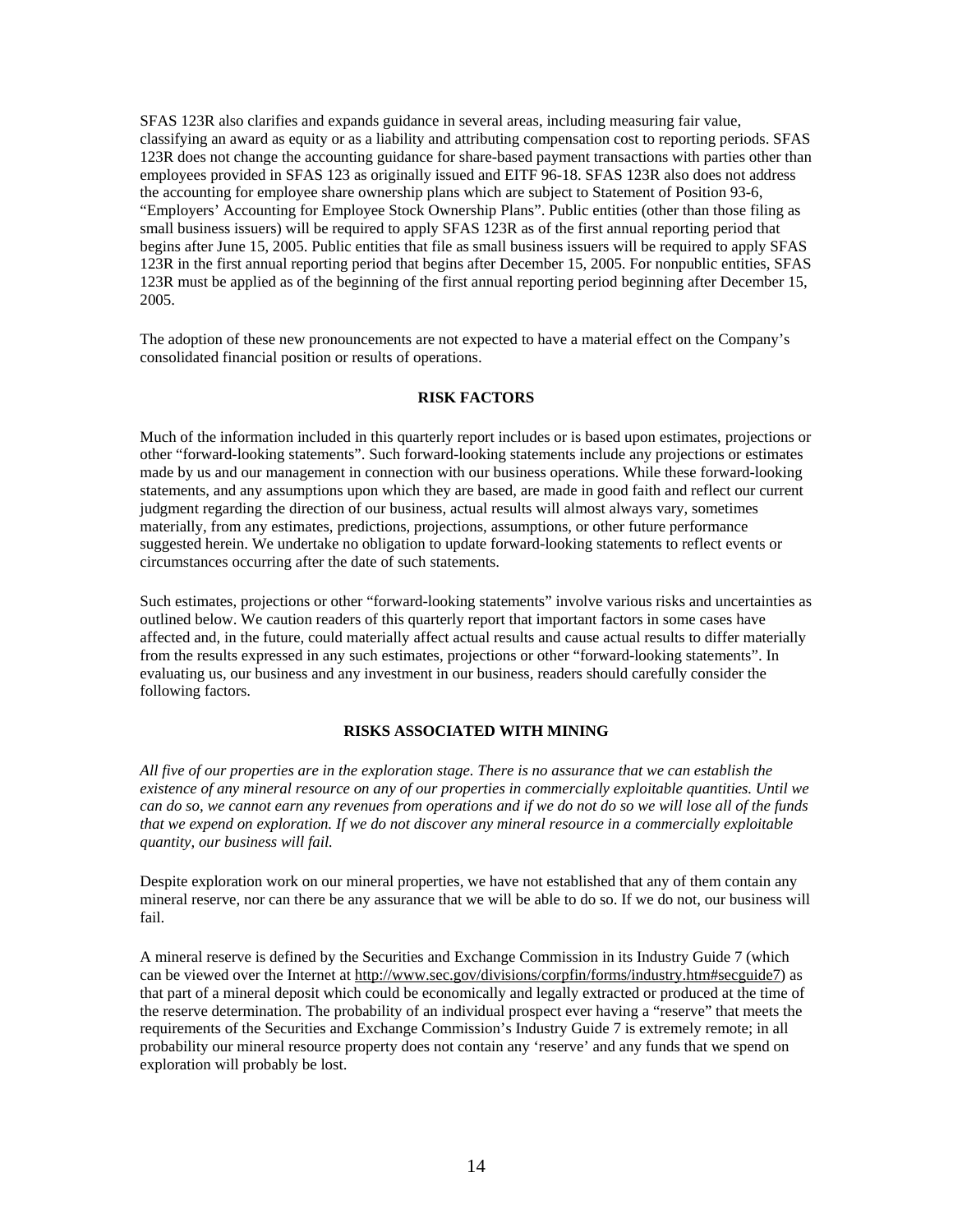Even if we do eventually discover a mineral reserve on one or more of our properties, there can be no assurance that we will be able to develop our properties into producing mines and extract those resources. Both mineral exploration and development involve a high degree of risk and few properties which are explored are ultimately developed into producing mines.

The commercial viability of an established mineral deposit will depend on a number of factors including, by way of example, the size, grade and other attributes of the mineral deposit, the proximity of the resource to infrastructure such as a smelter, roads and a point for shipping, government regulation and market prices. Most of these factors will be beyond our control, and any of them could increase costs and make extraction of any identified mineral resource unprofitable.

*Mineral operations are subject to applicable law and government regulation. Even if we discover a mineral resource in a commercially exploitable quantity, these laws and regulations could restrict or prohibit the exploitation of that mineral resource. If we cannot exploit any mineral resource that we might discover on our properties, our business may fail.*

Both mineral exploration and extraction require permits from various foreign, federal, state, provincial and local governmental authorities and are governed by laws and regulations, including those with respect to prospecting, mine development, mineral production, transport, export, taxation, labour standards, occupational health, waste disposal, toxic substances, land use, environmental protection, mine safety and other matters. There can be no assurance that we will be able to obtain or maintain any of the permits required for the continued exploration of our mineral properties or for the construction and operation of a mine on our properties at economically viable costs. If we cannot accomplish these objectives, our business could fail.

We believe that we are in compliance with all material laws and regulations that currently apply to our activities but there can be no assurance that we can continue to do so. Current laws and regulations could be amended and we might not be able to comply with them, as amended. Further, there can be no assurance that we will be able to obtain or maintain all permits necessary for our future operations, or that we will be able to obtain them on reasonable terms. To the extent such approvals are required and are not obtained, we may be delayed or prohibited from proceeding with planned exploration or development of our mineral properties.

Environmental hazards unknown to us which have been caused by previous or existing owners or operators of the properties may exist on the properties in which we hold an interest. More specifically, we are required to deposit 50% of our proposed reclamation budget with the local Province Governors office which will be refunded only on acceptable completion of land rehabilitation after mining operations have concluded. Even if we relinquish our licenses, we will still remain responsible for any required reclamation.

*If we establish the existence of a mineral resource on any of our properties in a commercially exploitable quantity, we will require additional capital in order to develop the property into a producing mine. If we cannot raise this additional capital, we will not be able to exploit the resource, and our business could fail.*

If we do discover mineral resources in commercially exploitable quantities on any of our properties, we will be required to expend substantial sums of money to establish the extent of the resource, develop processes to extract it and develop extraction and processing facilities and infrastructure. Although we may derive substantial benefits from the discovery of a major deposit, there can be no assurance that such a resource will be large enough to justify commercial operations, nor can there be any assurance that we will be able to raise the funds required for development on a timely basis. If we cannot raise the necessary capital or complete the necessary facilities and infrastructure, our business may fail.

*Mineral exploration and development is subject to extraordinary operating risks. We do not currently insure against these risks. In the event of a cave-in or similar occurrence, our liability may exceed our resources, which would have an adverse impact on our company.*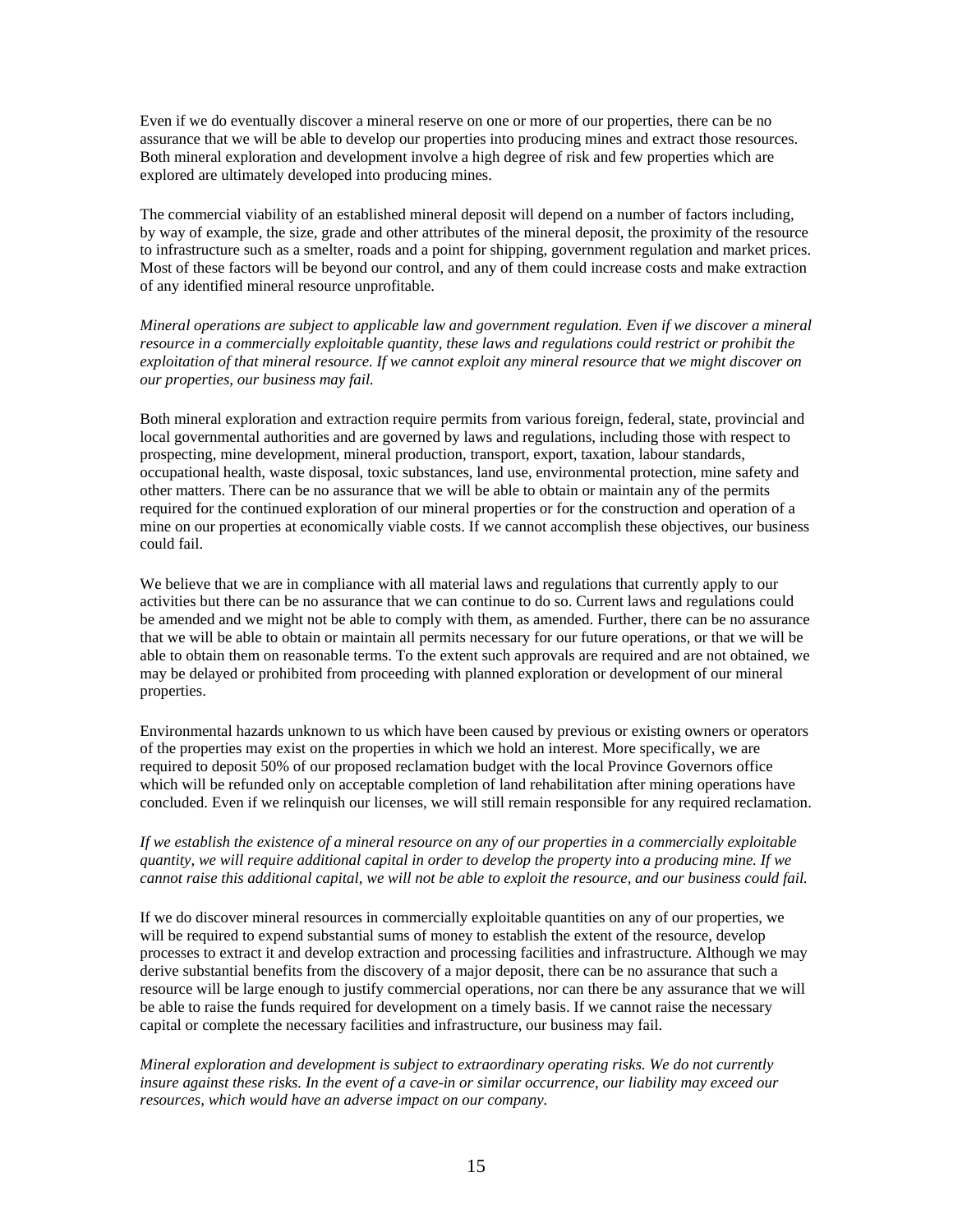Mineral exploration, development and production involves many risks which even a combination of experience, knowledge and careful evaluation may not be able to overcome. Our operations will be subject to all the hazards and risks inherent in the exploration, development and production of resources, including liability for pollution, cave-ins or similar hazards against which we cannot insure or against which we may elect not to insure. Any such event could result in work stoppages and damage to property, including damage to the environment. We do not currently maintain any insurance coverage against these operating hazards. The payment of any liabilities that arise from any such occurrence would have a material, adverse impact on our company.

# *Mineral prices are subject to dramatic and unpredictable fluctuations.*

We expect to derive revenues, if any, from the extraction and sale of precious and base metals such as gold, silver and copper. The price of those commodities has fluctuated widely in recent years, and is affected by numerous factors beyond our control including international, economic and political trends, expectations of inflation, currency exchange fluctuations, interest rates, global or regional consumptive patterns, speculative activities and increased production due to new extraction developments and improved extraction and production methods. Mongolian law requires the sale or export of gold mined in Mongolia to be made through the Central Bank of Mongolia and/or other authorized entities at world market prices. The effect of these factors on the price of base and precious metals, and, therefore, the economic viability of any of our exploration projects, cannot accurately be predicted.

*The mining industry is highly competitive and there is no assurance that we will continue to be successful in acquiring mineral claims. If we cannot continue to acquire properties to explore for mineral resources, we may be required to reduce or cease operations.*

The mineral exploration, development, and production industry is largely unintegrated. We compete with other exploration companies looking for mineral resource properties and the resources that can be produced from them. While we compete with other exploration companies in the effort to locate and license mineral resource properties, we do not compete with them for the removal or sales of mineral products from our properties if we should eventually discover the presence of them in quantities sufficient to make production economically feasible. Readily available markets exist worldwide for the sale of gold and other mineral products. Therefore, we will likely be able to sell any gold or mineral products that we identify and produce.

We compete with many companies possessing greater financial resources and technical facilities. This competition could adversely affect our ability to acquire suitable prospects for exploration in the future. Accordingly, there can be no assurance that we will acquire any interest in additional mineral resource properties that might yield reserves or result in commercial mining operations.

# *Our title to our resource properties may be challenged by third parties or the licenses that permit us to explore our properties may expire if we fail to timely renew them and pay the required fees.*

We have investigated the status of our title to the five mining licenses granting us the right to explore the Togoot (License 3136X), Shivee Tolgoi (License 3148X), Javhlant (License No. 3150X), Ikh Uulziit Uul (License No. 3045X) and Khatsavch (License 6500X) mineral resource properties and we are satisfied that the title to these five licenses is properly registered in the name of our Mongolian subsidiary, Entrée LLC and that these licenses are currently in good standing.

We cannot guarantee that the rights to explore our properties will not be revoked or altered to our detriment. The ownership and validity of mining claims and concessions are often uncertain and may be contested. Should such a challenge to the boundaries or registration of ownership arise, the Government of Mongolia may declare the property in question a special reserve for up to three years to allow resolution of disputes or to clarify the accuracy of our mining license register. We are not aware of challenges to the location or area of any of the mining concessions and mining claims. There is, however, no guarantee that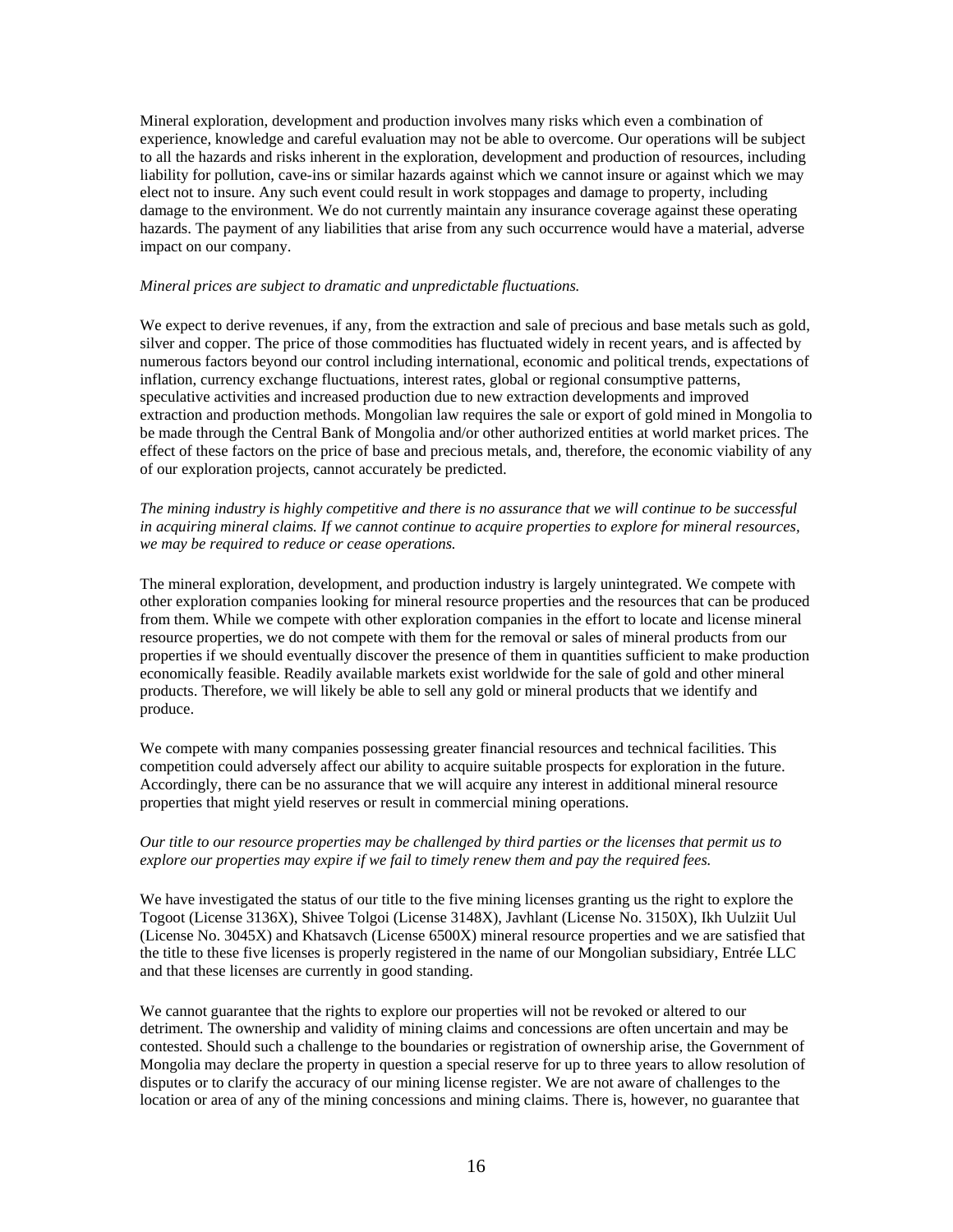title to the claims and concessions will not be challenged or impugned in the future. Further, all of our licenses are exploration licenses, which are issued initially for a three-year term with a right of renewal for two more years, and a further right of renewal for two years, making a total of seven years. If we fail to pay the appropriate annual fees or if we fail to timely apply for renewal, then these licenses may expire or be forfeit.

# **RISKS RELATED TO OUR COMPANY**

# *We have a limited operating history on which to base an evaluation of our business and prospects.*

Although we have been in the business of exploring mineral resource properties since 1995, we have not yet located any mineral reserve. As a result, we have never had any revenues from our operations. In addition, our operating history has been restricted to the acquisition and exploration of our mineral properties and this does not provide a meaningful basis for an evaluation of our prospects if we ever determine that we have a mineral reserve and commence the construction and operation of a mine. We have no way to evaluate the likelihood of whether our mineral properties contain any mineral reserve or, if they do that we will be able to build or operate a mine successfully. We anticipate that we will continue to incur operating costs without realizing any revenues during the period when we are exploring our properties. During the twelve months ending June 30, 2006, we expect to spend approximately \$8,993,000 on the maintenance and exploration of our mineral properties and the operation of our company. We therefore expect to continue to incur significant losses into the foreseeable future. We recognize that if we are unable to generate significant revenues from mining operations and any dispositions of our properties, we will not be able to earn profits or continue operations. At this early stage of our operation, we also expect to face the risks, uncertainties, expenses and difficulties frequently encountered by companies at the start up stage of their business development. We cannot be sure that we will be successful in addressing these risks and uncertainties and our failure to do so could have a materially adverse effect on our financial condition. There is no history upon which to base any assumption as to the likelihood that we will prove successful and we can provide investors with no assurance that we will generate any operating revenues or ever achieve profitable operations.

# *The fact that we have not earned any operating revenues since our incorporation raises substantial doubt about our ability to continue to explore our mineral properties as a going concern.*

We have not generated any revenue from operations since our incorporation and we anticipate that we will continue to incur operating expenses without revenues unless and until we are able to identify a mineral resource in a commercially exploitable quantity on one or more of our mineral properties and we build and operate a mine. We had cash in the amount of \$18,580,558 as of June 30, 2005. In July 2005, the Company completed a series of transactions with Rio Tinto plc and Ivanhoe, raising \$3,412,145. In July 2005, the Company also raised \$669,647 upon the exercise of warrants. See Part II. Item 2. "Unregistered Sales of Equity Securities and Use of Proceeds." below.

As at June 30, 2005, we had working capital of \$18,146,287. We estimate our average monthly operating expenses to be approximately \$750,000 each month, including exploration, general and administrative expense and investor relations expenses. As a result, we believe that we will not have to raise additional funds to meet our currently budgeted operating requirements for the next 12 months. As we cannot assure a lender that we will be able to successfully explore and develop our mineral properties, we will probably find it difficult to raise debt financing in the future. We have traditionally raised our operating capital from sales of equity, but there can be no assurance that we will continue to be able to do so. If we cannot raise the money that we need to continue exploration of our mineral properties in the future, we may be forced to delay, scale back, or eliminate our exploration activities. If any of these actions were to occur, there is a substantial risk that our business would fail.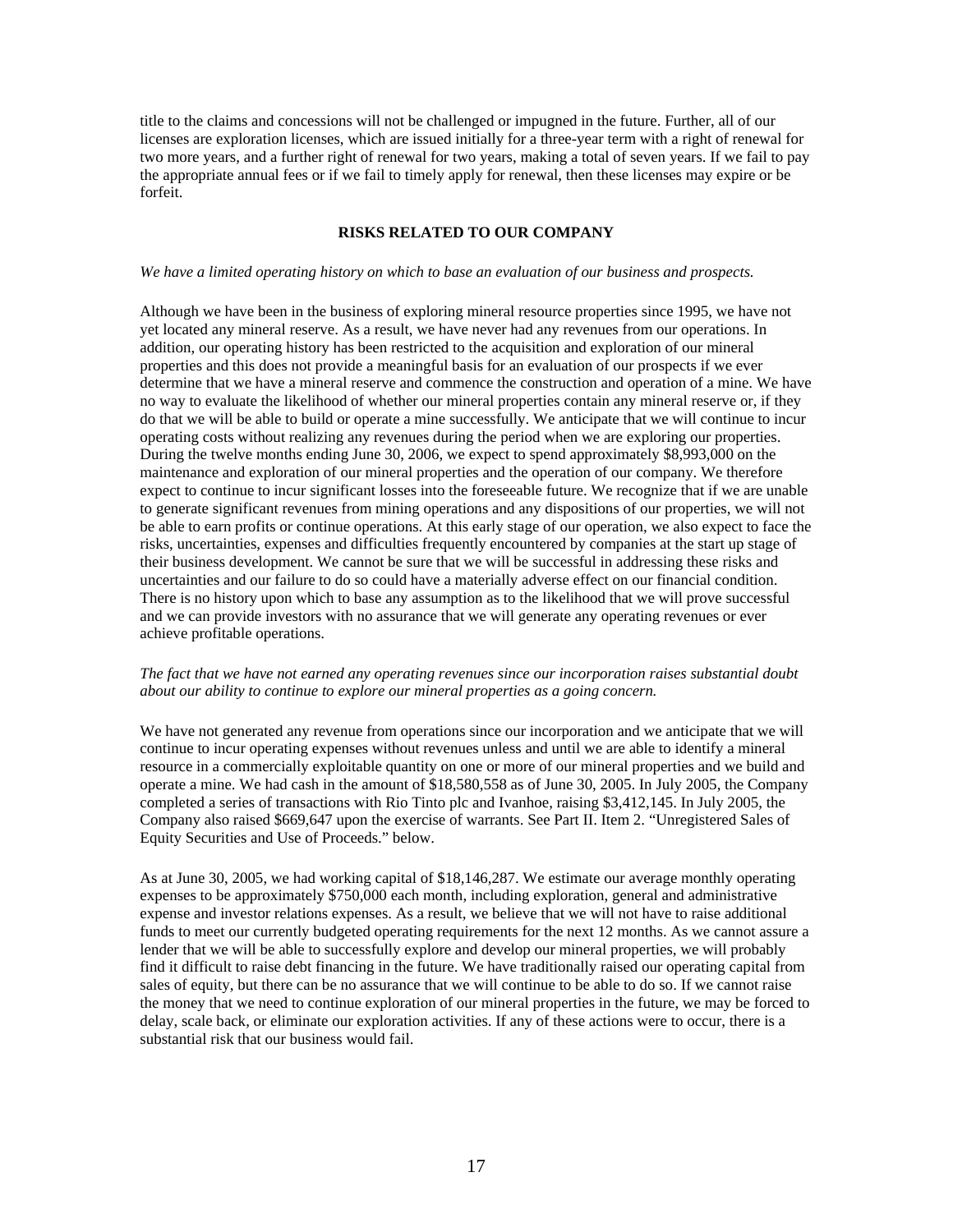*Our by-laws and employment agreements between our company and some of our officers and directors indemnify our officers and directors against costs, charges and expenses incurred by them in the performance of their duties.*

Our by-laws contain provisions limiting the liability of our officers and directors for all acts, receipts, neglects or defaults of themselves and all of our other officers or directors or for any other loss, damage or expense incurred by our company which shall happen in the execution of the duties of such officers or directors, as do employment agreements between our company and some of our officers and directors. Such limitations on liability may reduce the likelihood of derivative litigation against our officers and directors and may discourage or deter our shareholders from suing our officers and directors based upon breaches of their duties to our company, though such an action, if successful, might otherwise benefit our company and our shareholders.

*Investors' interests in our company will be diluted and investors may suffer dilution in their net book value per share if we issue employee/director/consultant options or if we issue additional shares to finance our operations.*

We have not ever generated revenue from operations. We are currently without a source of revenue and will most likely be required to issue additional shares to finance our operations and, depending on the outcome of our exploration programs, may issue additional shares to finance additional exploration programs of any or all of our projects or to acquire additional properties. We may also in the future grant to some or all of our directors, officers, insiders, and key employees options to purchase our common shares as non-cash incentives to those persons. Such options may be granted at exercise prices equal to market prices, or at prices as allowable under the policies of the TSX Venture Exchange, when the public market is depressed. The issuance of any equity securities could, and the issuance of any additional shares will, cause our existing shareholders to experience dilution of their ownership interests.

If we issue additional shares or decide to enter into joint ventures with other parties in order to raise financing through the sale of equity securities, investors' interests in our company will be diluted and investors may suffer dilution in their net book value per share depending on the price at which such securities are sold. As at June 30, 2005, we also had outstanding common share purchase warrants and options exercisable into 20,014,200 common shares which, if exercised, would represent approximately 24% of our issued and outstanding shares. If all of these warrants and options are exercised and the underlying shares are issued, such issuance will cause a reduction in the proportionate ownership and voting power of all other shareholders. The dilution may result in a decline in the market price of our shares.

# *Earnings and Dividend Record.*

We have no earnings or dividend record. We have not paid dividends on our common shares since incorporation and do not anticipate doing so in the foreseeable future. We do not generate any cash flow from operations and could not expect to do so in the foreseeable future.

# *Conflicts of Interest.*

Certain of our officers and directors may be or become associated with other natural resource companies that acquire interests in mineral properties. Such associations may give rise to conflicts of interest from time to time. Our directors are required by law to act honestly and in good faith with a view to our best interests and to disclose any interest which they may have in any of our projects or opportunities. In general, if a conflict of interest arises at a meeting of the board of directors, any director in a conflict will disclose his interest and abstain from voting on such matter or, if he does vote, his vote does not count. In determining whether or not we will participate in any project or opportunity, the director will primarily consider the degree of risk to which we may be exposed and our financial position at that time.